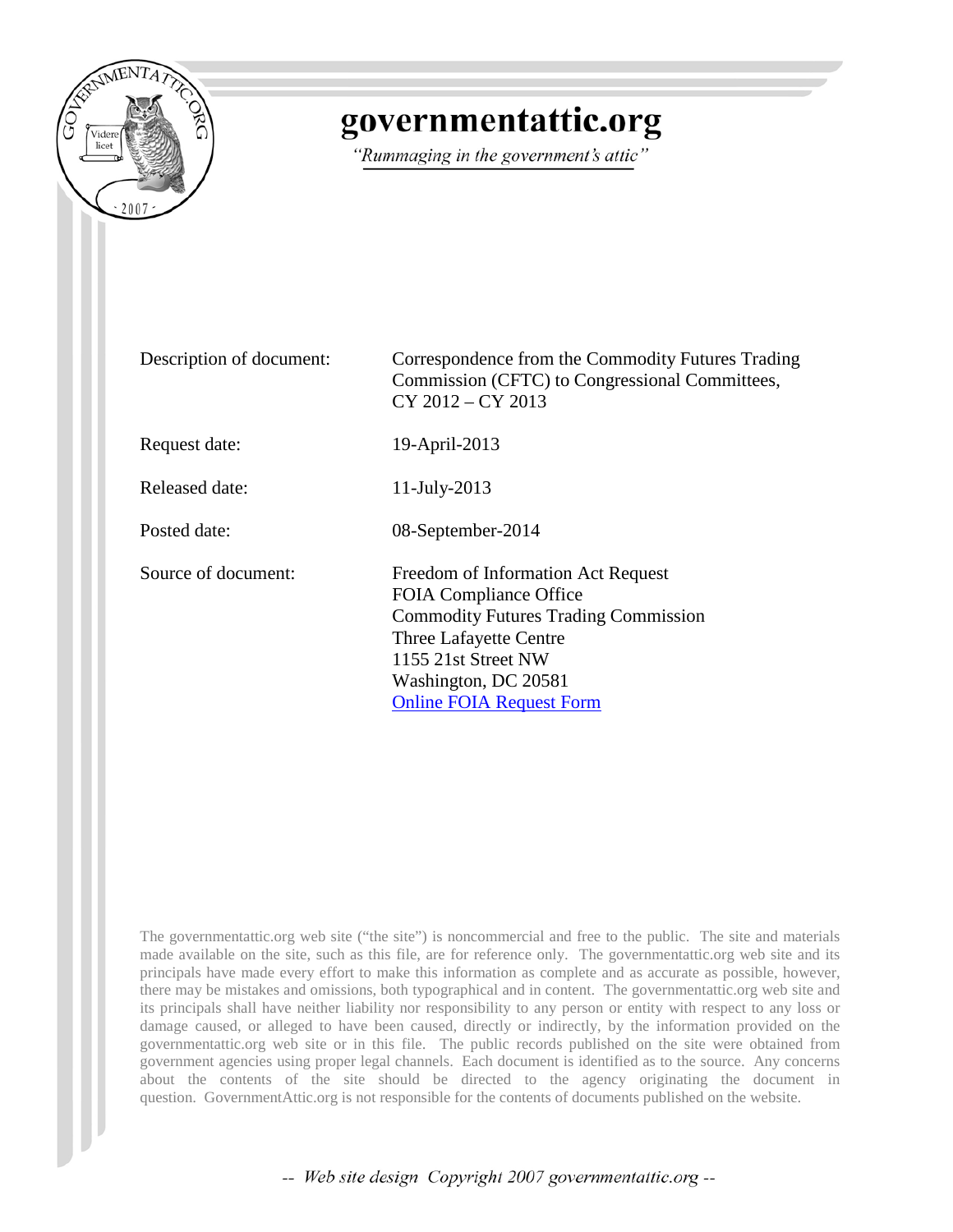#### **U.S. COMMODITY FUTURES TRADING COMMISSION**



FOIA Office

Three Lafayette Centre 1155 21<sup>st</sup> Street, NW, Washington, DC 20581 Telephone: (202) 418-5105 Facsimile: (202) 418-5124 www.cftc.gov

July 11, 2013

RE: 13-00085-FOlA

This is in response to your request dated April 19, 2013 under the Freedom of Information Act seeking access to correspondence from the CFTC to Congressional Committees from calendar year 2012 and 2013. In accordance with the FOIA and agency policy, we have searched our records, as of June 12, 2013, the date we received your request in our FOIA office.

We have located 23 pages of responsive records. You are granted full access to the responsive records, which are enclosed.

If you are not satisfied with this response to your request, you may appeal by writing to Freedom of Information Act Appeal, Office of the General Counsel, Commodity Futures Trading Commission, Three Lafayette Centre, 8<sup>th</sup> Floor, 1155 21st Street, N.W., Washington, D.C. 20581, within 30 days of the date of this letter. Please enclose a copy of your original request and a copy of this response.

If you have any questions about the way we handled your request, or about our FOIA regulations or procedures, please contact Linda J. Mauldin at 202-418-5497.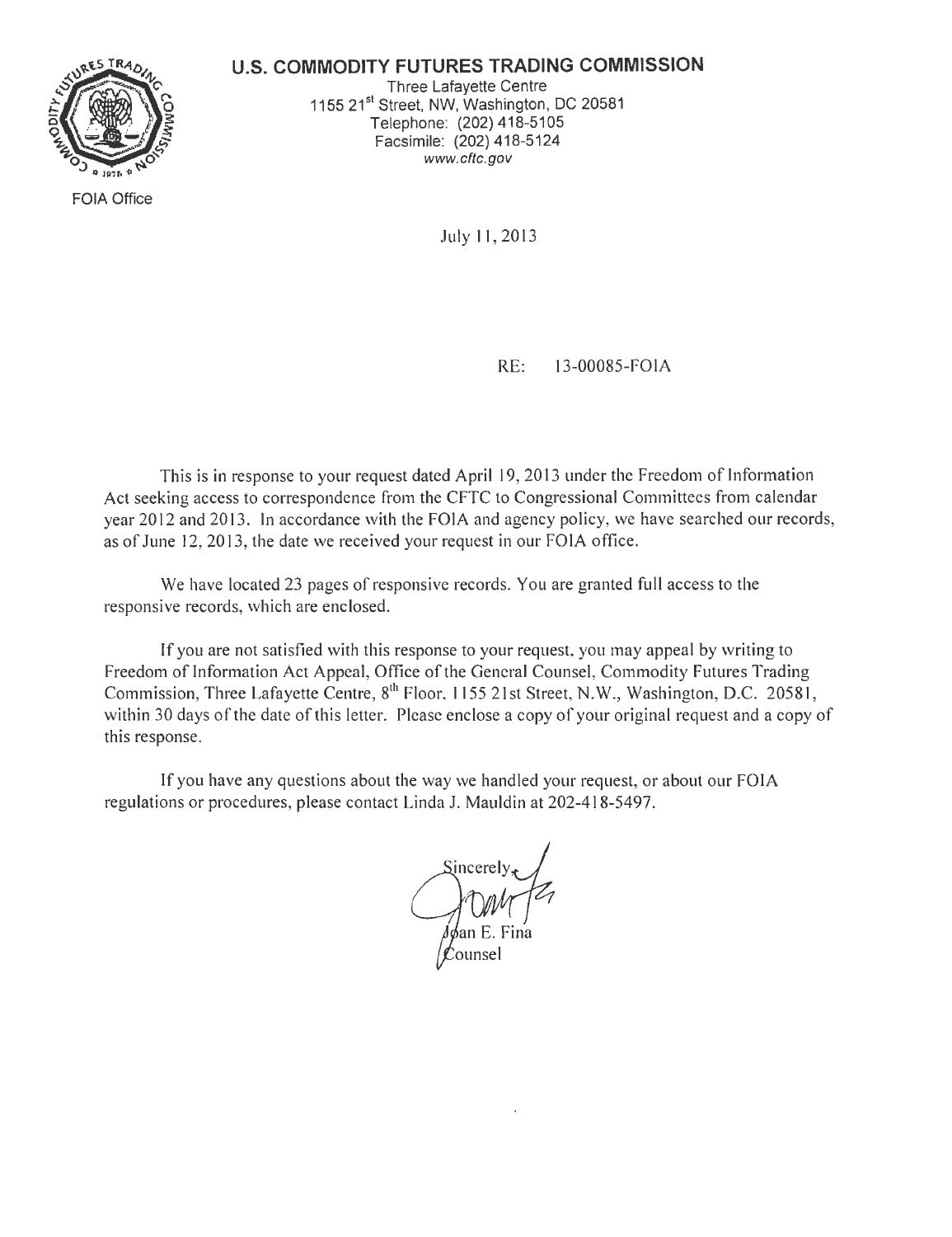#### U.S. COMMODITY FUTURES TRADING COMMISSION



 $\mathbf{x}$  ,  $\mathbf{A}$  $\mathbb{C}$  $\mathbb{C}$  if sig ... ;.· *,, ...•. ,:* ........ ,; .,.,.

*·r;·1* ... ..... , ...•



~·

Three Lafayette Centre 1155 21st Street, NW, Washington, DC 20581 Telephone: {202) 416-5000 Facsimile: (202) 418-5521 www.cfta.gov ·

Office of the General Counsel ·

March 16, 2012

Honorable Spencer Bachus Chairman Committee on Financial Services U.S. House of Representatives Washington, DC 20515

Dear Chairman Bachus:

This letter is in further response to your December 13, 2011 request for documents concerning MF Global, as described in the November 28, 2011 letter from the Subcommittee on Oversight and Investigations of the House Committee on Financial Services and subsequent verbal request for documents related to Jolm Corzine. In this response we are producing *to* the Committee certain responsive documents contained on the enclosed CD [CONGR-SOI-08356 -CONGR-SOI-34332). ,

A number of the documents contain infonnation that ordinarily is exempt from public disclosure under the Freedom of Information Act {"FOIA"). The Commission has not made these documents or information publicly available, and we request that the Committee not publicly disclose such documents or portions thereof that contain information that is exempt from public disclosure under the FOIA as follows:

Exemption 3. Some responsive records are exempt from disclosure under FOIA Exemption  $3$ , 5 US.C.  $\frac{2}{3}$  552(b)(3), pursuant to a statutory prohibition. Specifically, Section 8(a)(l) of the Commodity Exchange Act prohibits the release of data or information \vhich would disclose business transactions or market positions of any person and trade secrets or names of customers, and any data or infonnation concerning or obtained in connection with any pending investigation of any person under the FOIA. 7 U.S.C.  $\S$  12(a)(1).

Exemption 4, Portions of the requested material that are marked "confidential and proprietary business information" ordinarily are exempt from disclosure under FOIA Exemption 4~ which protects confidential commercial or financial information. 5 U.S.C. §552(b)(4). *See Critical Mass Energy Project v. NRC, 915* F.2d 871, 879 (D.C. Cir. 1992).

Exemption 6. Portions of some records contain personal identifying information that is exempt from release under FOIA Exemption 6, *5* U.S.C. § 552{b)(6), because individuals' right "to privacy outweighs the general"publlc interest in seeing personal identifying information. *See* 

U*20120810O*A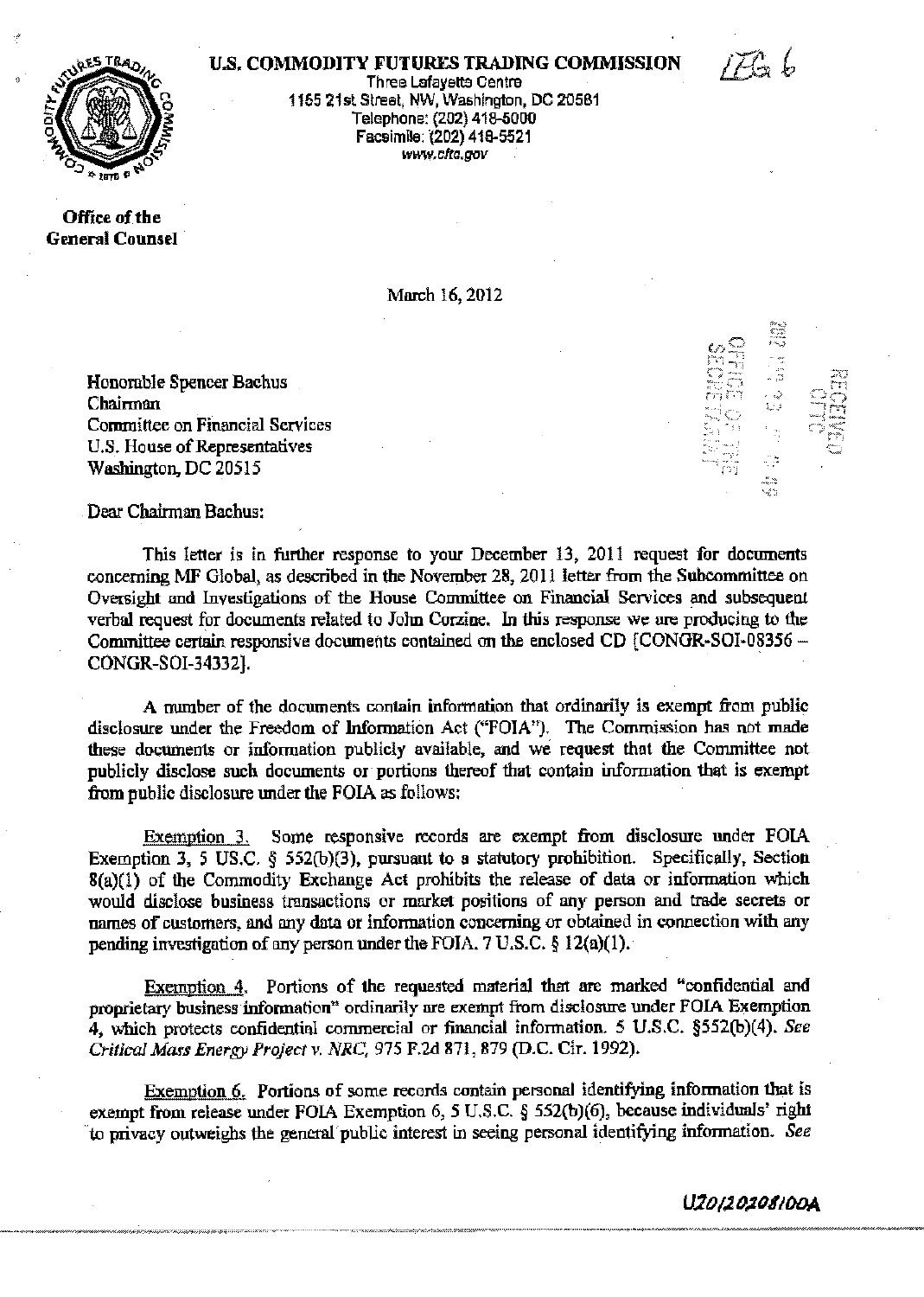. Honorable Spencer Bachus March 16, 2012 Page 2

*Lakin Law Firm v. FTC,* 352 F.3d 1122 ( $7<sup>th</sup>$  Cir. 2003). To protect the privacy interests of the individuals concerned, we have redacted personal information such as home addresses from a number of the documents provided.

Exemption 7. Some records are exempt from disclosure under FOIA Exemption 7(A), 5 U.S.C.  $\S$  552(b)(7)(A), because disclosure of that material could reasonably be expected to interfere with the conduct of the Commission's law enforcement activities. *See Robbins Tire & Rubber Co. v. NLRB.* 437 U.S. 214 (1978).

In addition, some of the documents responsive to your request have been withheld from the produotion on grounds that they were obtained from a foreign authority pursuant to one or more Memoranda of Understanding ("MOU"), which cover certain information exchanged by and among foreign regulators. The MOUs require the Commission, among other items, to notify the foreign authority prior to complying with a legally enforceable demand for information covered by the MOU. The MOU does not prevent the Commission from disclosing the documents, and we anticipate producing them after notification has been afforded. We have included a list of the documents withheld from the production on these grounds at this time.

Pursuant to previous discussions with Subcommittee staff, the Commission currently is further evaluating a small subset of documents deemed crucial to its investigation of MF Global. Pursuant to this process, we may decide to release additional documents early next week. To the extent such documents are not produced, we will prepare a log detailing the nature of these documents. In addition, next week we will provide: (a) a small number of redacted documents; (b) further written responses to the Committee's questions; and  $(c)$  a summary of our document production efforts and protocol to date. In the meantime, if you have any questions please do not hesitate to contact me.

incerely,

Dan M. Berkovitz General Counsel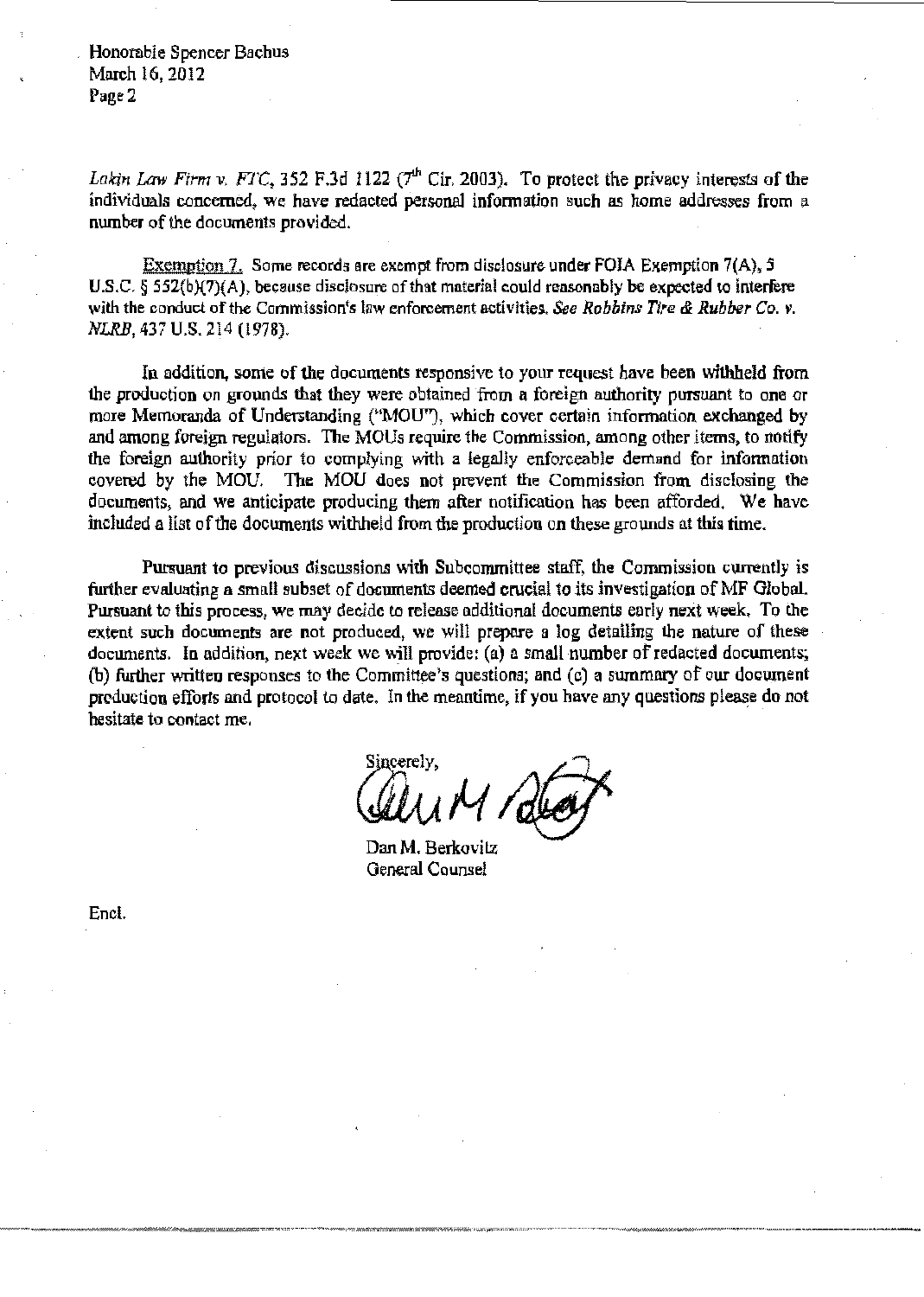

U.S. COMMODITY FUTURES TRADING COMMISSION Three Lafayette Centre 1155 21st Street, NW, Washlngron, DO 20581 Telephone: (202) 418-5000 Facsimile: (202) 418·5521 www.cftc.gov

LEG L

Office of the General Counsel

April l9, 2012

The Honorable Tim Johnson, Chairman The Honorable Richard C. Shelby, Ranking Member Conunittee on Banking, Housing and Urban Affairs United States Senate Washington, DC 20510

Dear Chairman Johnson and Ranking Member Shelby:

This letter is in response to your April 18, 2012 request for documents concerning MF Global that were provided (or are in the future provided) in response to the December 13, 2011 request of the House Financial Services Committee and subsequent verbal request for documents related to John Corzine. Enclosed is a CD containing all documents produced to date [CONGR-SOI-00001 - CONGR-SOI-351110].

The CD contains a folder with all of the responsive documents (pdf files), as well as a Master Excel Spreadsheet, sortable by date and custodian, with hyper~links to the corresponding documents. In addition to being sortable, the documents may also be filtered by, for example, timeframe and multiple custodians. Instructions for both unzipping the files, and also using the Excel spreadsheet are enclosed.

A number of these documents contain infonnation that the Commission is prohibited from disclosing under section  $8(a)(1)$  of the Commodity Exchange Act. These documents are also exempt from public disclosure under the Freedom of Information Act (~'FOIN'). The Commission has not made these documents or information publicly available, and we request that the Committee not publicly disclose these and other documents or portions thereof that contain information that is exempt from public disclosure under the FOIA as follows:

Exemption 3. Some responsive records are exempt from disclosure under FOIA Exemption 3, 5 US.C. § 552(b)(3), pursuant to a statutory prohibition. Specifically, Section 8(a)(l) of the Commodity Exchange Act prohibits the release of data or information which would disclose business transactions or market positions of any person and trade secrets or names of customers, and any data or information concerning or obtained in connection with any pending investigation of any person. 7 U.S.C. § 12(a)(l).

Exemption 4. Portions of the requested material that are marked "confidential and proprietary business information'' ordinarily are exempt from disclosure under FOIA Exemption

U20120236300A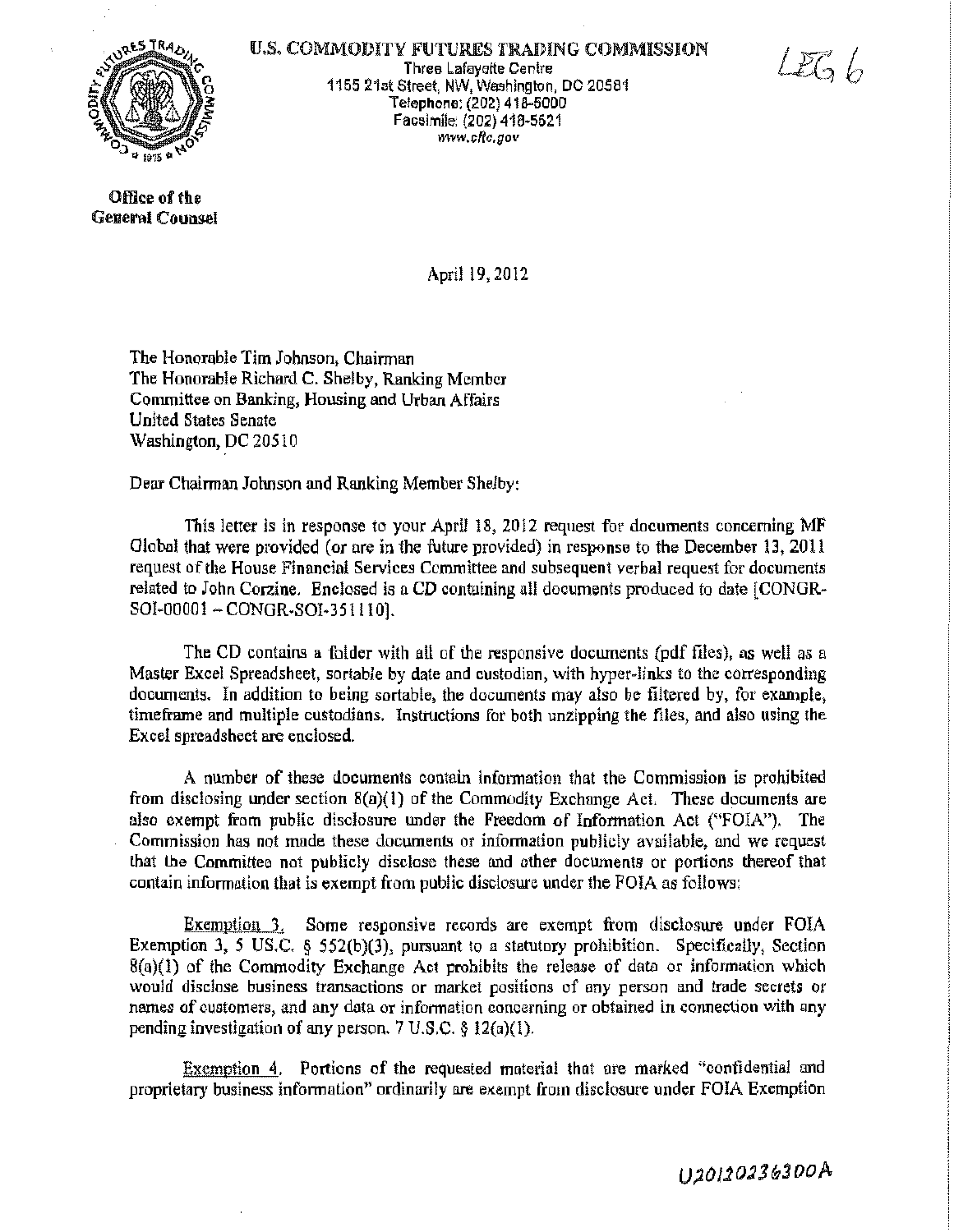The Honorable Tim Johnson April 19, 2012 Page 2

4, which protects confidential commercial or financial information. 5 U.S.C. §552(b)(4). See *Critical Mass Energy Project v. NRG,* 975 F.2d 871, 879 (D.C. Cir. 1992).

Exemption 6. Portions of some records contain personal identifying information that is exempt from release under FOIA Exemption 6, *5* U.S.C. § 552(b){6), because individuals' right . to privacy outweighs the general public interest in seeing personal identifying information. See Lakin Law Firm v. FTC,  $352$  F.3d 1122 ( $7<sup>th</sup>$  Cir. 2003). To protect the privacy interests of the individuals concerned, we have redacted personal infonnation such as home addresses from a number of the documents provided.

Exemption 21 Some records are exempt from disclosure under FOIA Exemption 7(A), *5*  U.S,C. § 552(b)(7)(A), because disclosure of that material could reasonably be expected to interfere with the conduct of the Commission's law enforcement activities. *See Robbins Tite* & *Rubber Co, v. NLRB,* 437 U.S. 214 (1978),

As previously discussed with the House and Senate Committee staff, the Commission is continuing to further evaluate a subset of documents deemed crucial to its investigation of MF Global. Pursuant to this process, we may release additional documents within the near future. To the extent such documents are not produced, we will prepare a log detailing the nature of these documents. We will also provide a detailed summary of our production efforts at that time. If you have any questions please do not hesitate to contact me.

Sincerely, *8CJLN*  Dan M. Berkovitz

General Counsel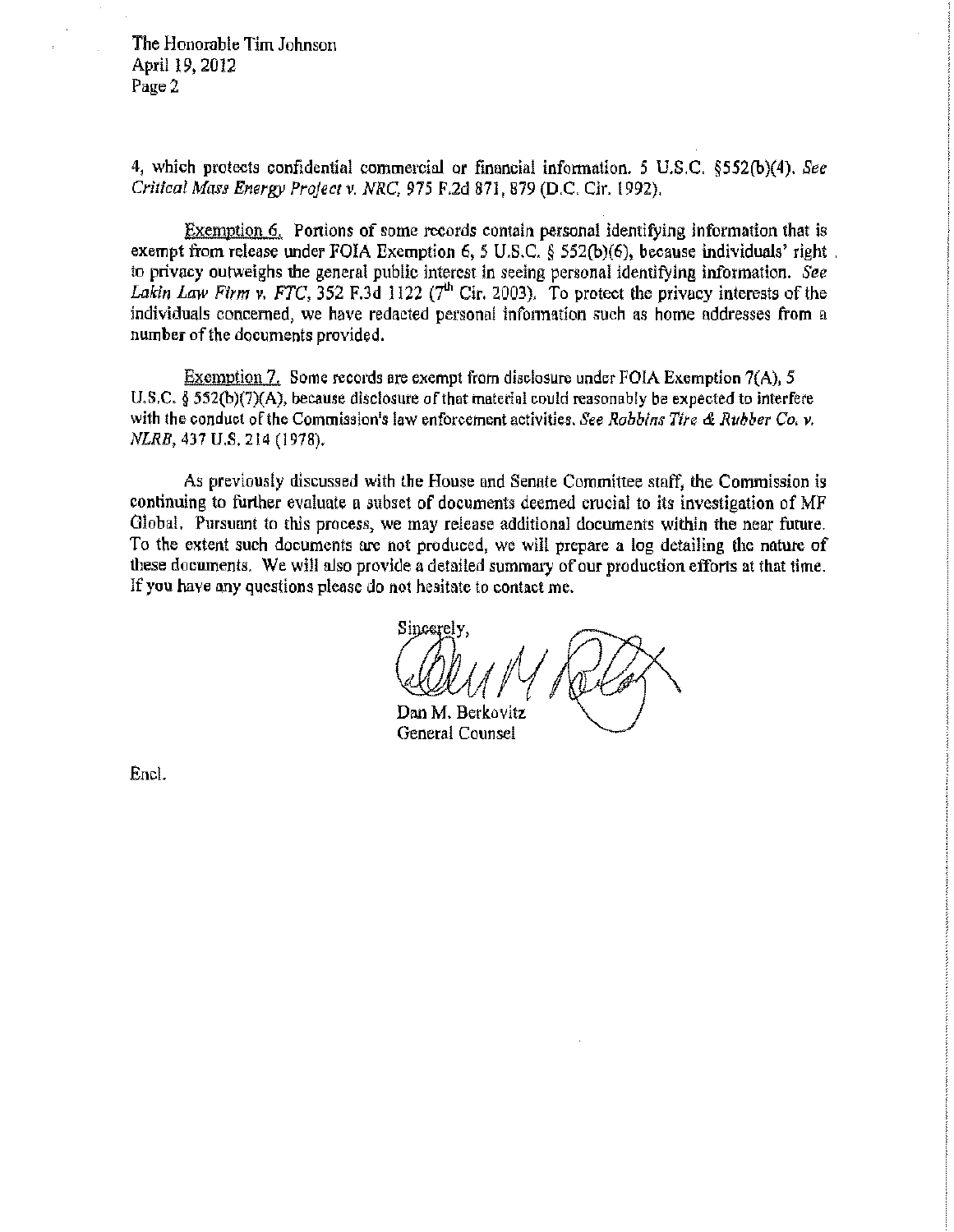

 $\overline{\mathcal{L}\mathcal{E}_0}$  fo

U.S. **Commodity Futures Trading Commission**  Three Lafayette Centre, 1155 21st Street, NW, Washington, DC 20581

www.cftc.gov

Gary Gensler Chairman

 $(202)$  418-5050

Ē

n<br>CJ

 $\frac{1}{\mathbb{Q}^2}$ 

2 لېيا Ė.

**Secretary** 

ES.

#### February 6, 2012

The Honorable Frank D. Lucas Chairman Committee on Agriculture U.S. House of Representatives Washington, DC

The Honorable Lamar Smith Chairman Committee on the Judiciary U.S. House of Representatives Washington, DC

Dear Chairman Lucas and Chairman Smith:

Thank you for your letter of October 24, 2011, regarding the civil enforcement practices and procedures of the Commodity Futures Trading Commission concerning the evaluation of cooperation by companies and "Wells Notices." Your recommendations are appreciated and will be kept under advisement as the agency reviews its procedmes.

The Commission has longstanding guidance that is closely related to the practices you mention that the Securities and Exchange Commission employs with respect to the evaluation of cooperation by companies and Wells Notices. ·

In November 1994, the Commission published a Policy Statement that provides as guidelines a list of factors that have influenced the Commission in its civil monetary penalty assessments. In that Policy Statement, the Commission made it known that, among other factors, it may give credit for cooperative conduct by respondents and defendants when determining the appropriate level of sanctions to impose. Subsequently, public advisories have identified and discussed cooperation factors that the Division of Enforcement (DOE) may take into account when recommending to the Commission enforcement sanctions for violations of the Commodity Exchange Act (CEA). In addition, these advisories provided additional clarification to encourage cooperation from parties in enforcement discussions without eroding the protections of attorney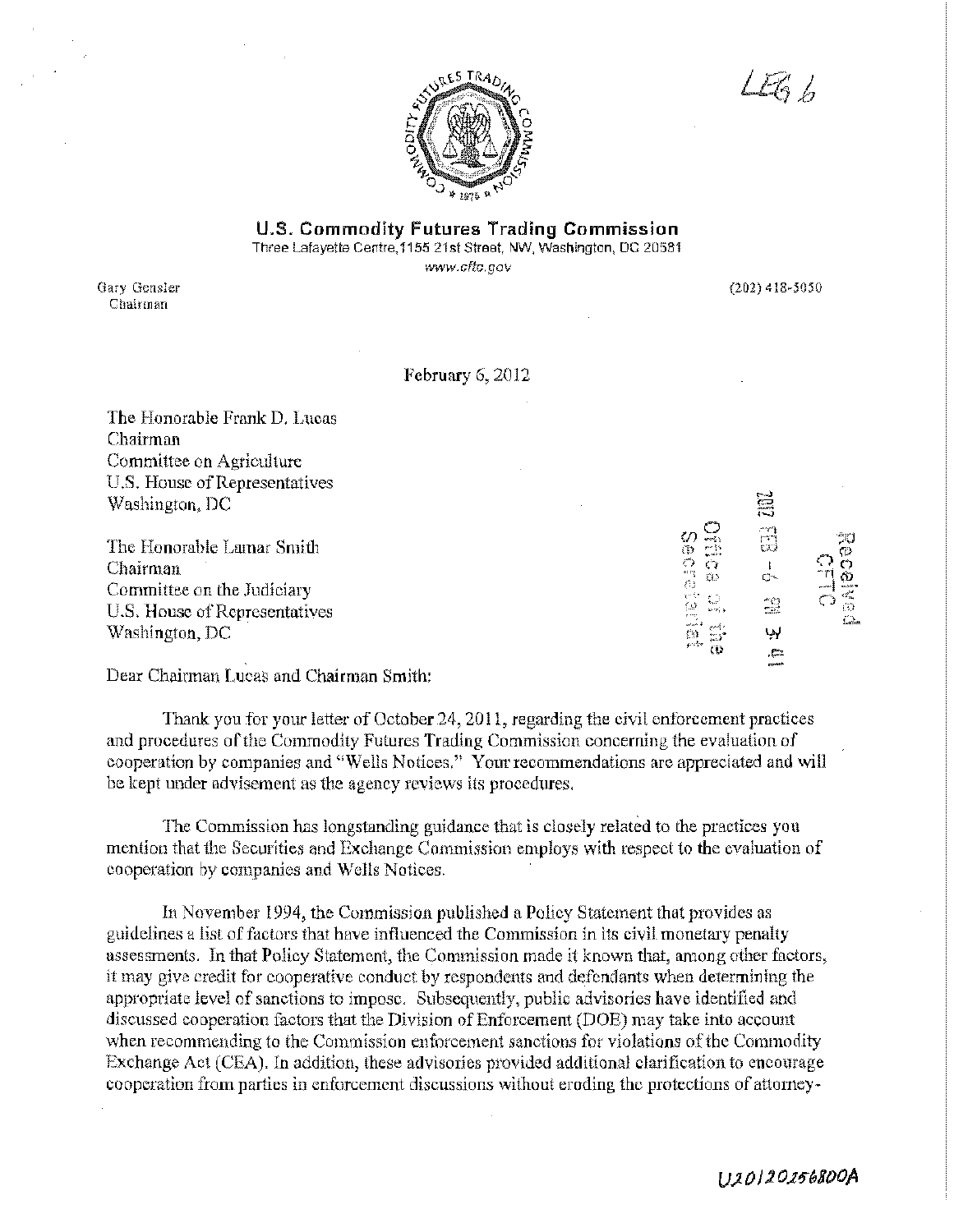client or work product privileges. These public advisories also refer to the Commission's 1994 Policy Statement.

On May 26, 1987, the Commission published in the Federal Register its Informal Procedure Relating to the Recommendation of Enforcement Proceedings, which is known as the "Wells Process." The Federal Register release informed the public that DOE will review written information submitted by persons who may be named in proposed enforcement proceedings. DOE staff provides a summary of the Commission's Wells Process to each person who is subpoenaed to testify or produce documents or who testifies voluntarily, as well as to registrants directed to supply infonnation pursuant to section 4g of the CEA. The Commission's Wells Process makes information available to assist in the DOE's determination whether to recommend an enforcement proceeding and in the Commission's determination whether and in what manner to commence an enforcement proceeding. DOE has internal guidance for DOE staff regarding the Wells Process including how and when to exercise discretion to provide Wells notices.

Thank you for your interest in the Commission's enforcement program and your suggestions for improving its procedures.

Sincerely, Gary Gensler Chairman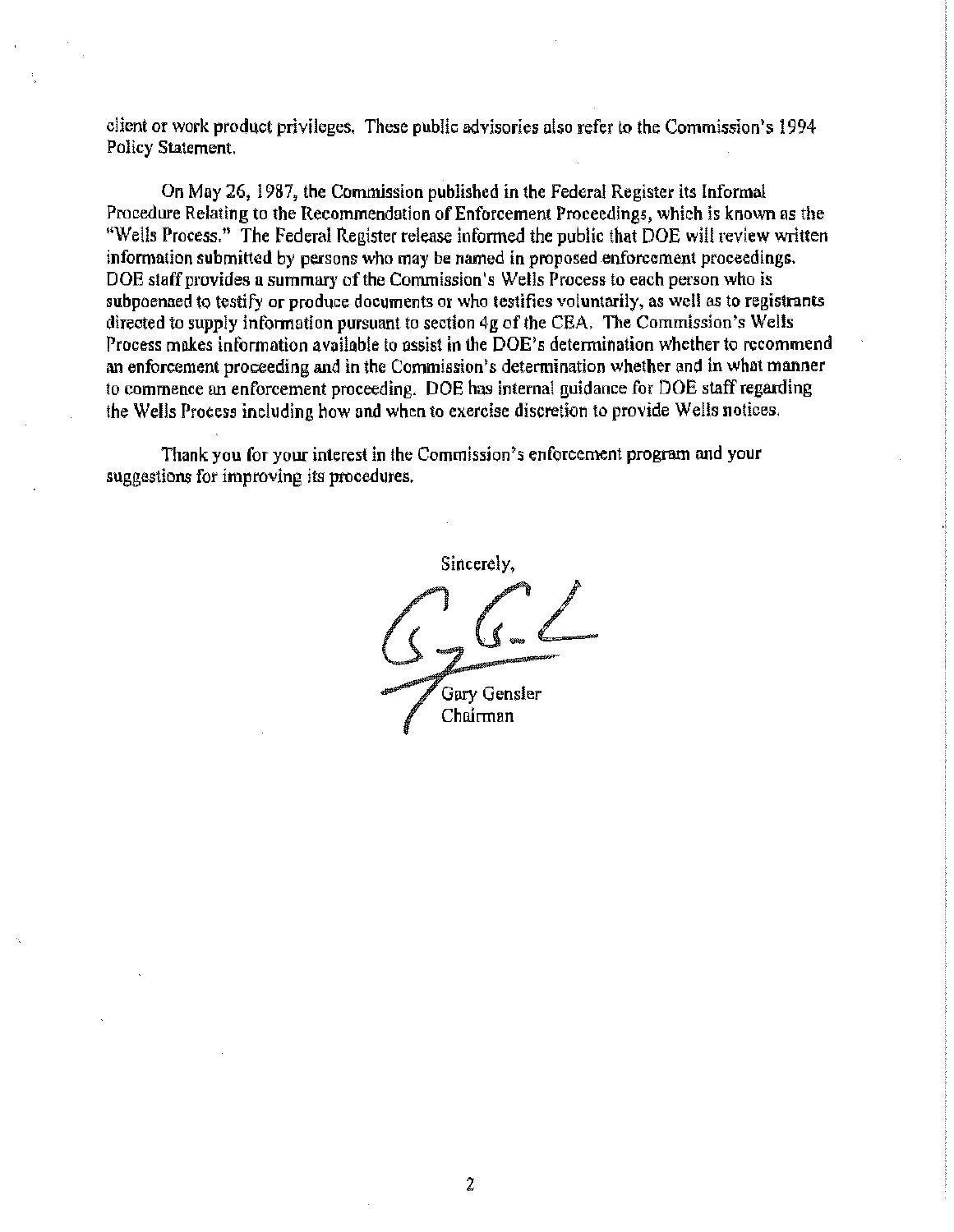Received er-re



2012 路 15 周 11:30

Office of the Secretariat

U.S. Commodity Futures Trading Commission Three Lafayette Centre, 1155 21st Street, NW, Washington, DC 20581

www.cftc.gov

Gary Gensler Chairm.an

(202) 418-5050

 $166h$ 

May 14, 2012

'Ihe Honorable Tim Johnson) Chairman Committee on Banking, Housing, and Urban Affairs U.S. Senate Washington, D. C.

Dear Mr. Chairman:

Thank you for the opportunity to inform you regarding the regulatory approach of the Commodity Futures Trading Commission (CFTC) in implementation of derivatives markets reforms.

In 2008, the financial system and the financial regulatory system failed the American public. Swaps  $-\frac{1}{2}$  developed to help manage and lower risk for commercial companies  $-\frac{1}{2}$ concentrated and heightened risk in financial institutions. ln response, Congress and the President came together and passed the hlstoric Dodd-Frank Wall Street Reform and Consumer Protection Act (the Dodd-Frank Act). Title VII of the Act amended the Commodity Exchange Act (CEA) to establish a comprehensive new regulatory framework for the previously unregulated swaps market. The legislation was enacted to reduce risk, increase transparency and promote market integrity within the financial system. It does so by providing for the registration and. comprehensive regulation of swap dealers and major swap participants; imposing clearing and trade execution requirements for standardized swaps; creating robust recordkeeping and realtime reporting regimes; and enhancing the Commission's rulemaking and enforcement authorities.

To date, the CFTC has completed 32 reforms to bring oversight to the swaps market. The Commission is on track to complete the approximately 20 remaining reforms this year.

The Commission will continue looking at appropriate timing for compliance, balancing the direction to protect the public wlth providing adequate time for market participants to comply with new requirements. For instance, in the Commission's finalized rules, registered clearinghouses will have up to a year to come into compliance with certain provisions.

U201200260500A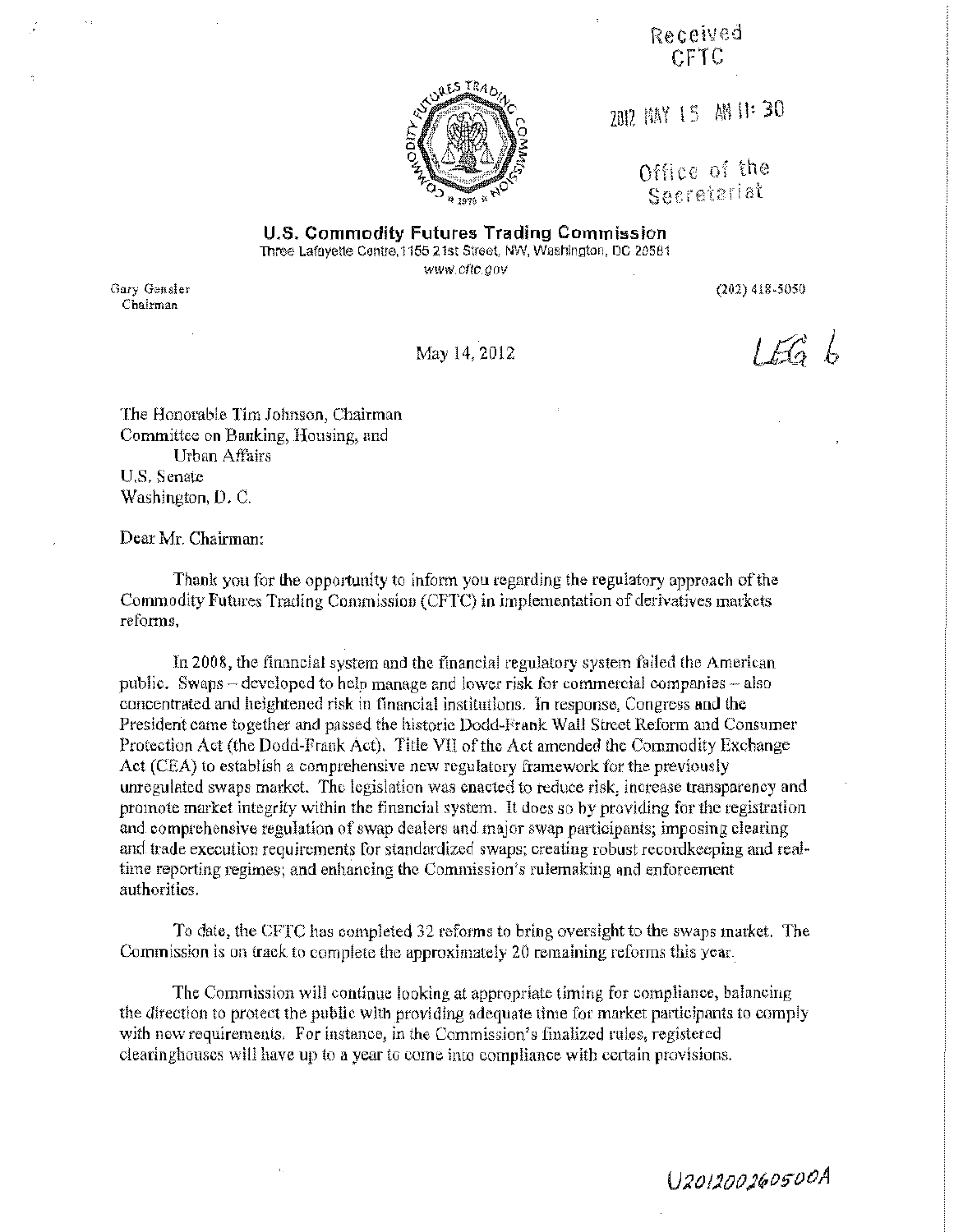Two principles have guided the Commission throughout the rule-writing process. First is the statute itself. Second, we are consulting closely with other regulators and taking input from the public. We are woxklng very closely with the Securities and Exchange Commission, the Federal Reserve: the Federal Deposit Insurance Corporation, the Offfoe of the Comptroller of the Cunency and other prudential regulators, which includes sharing many of our memos, term sheets and draft work product. CFTC staff and Commissioners have had substantial consultation with other regulators on implementation of the Dodd-Frank Act.

In addition to working with our domestic counterparts, we have reached out to and are actively consulting with international regulators to harmonize our approach to swaps oversight. We also share many of our memos, term sheets and draft work product with international regulators. Our discussions have focused on clearing and trading requirements, clearinghouses more generally and swaps data reporting issues, among many other topics.

In order to implement the Dodd-Frank Act, the CFTC established 30 rulemaking teams at the time of enactment. Several additional rulemaking teams have been established as further needs have been identified. The Commission sought to ensure ample opportunities for the public to inform the Commission on rulemakings -- even before official public comment periods commenced. For each rulemaking team, a web page was established that allowed for initial input from interested members of the public. Commission staff have also held 16 public. roundtables – often jointly with fellow regulators – to hear ideas from the public either prior to or during official comment periods.

Throughout the rulemaking process CFTC Commissioners and staff have held over 1,600 meetings with the public and have received nearly 30,000 comments. This Commission's rulemaking process has greatly benefitted from this public input.

As the Commission was approaching the completion of the proposal phase of rulemaking and turning towards final rules, a detailed ordering of such rules for consideration was posted on the Commission's website in order to give guidance to the public. In May 201 l, the Commission reopened many of its comment periods that had closed and extended some existing comment periods so that the public could comment in the context of the entire mosaic of proposed rules. Ibis opportunity was available with respect to all relevant proposed rules, giving the public and market participants the opportunity to comment on compliance costs and to make recommendations regarding the schedule of implementation. That extended comment period closed on June 3, 2011. In addition, in May 2011, CFTC and SEC staff held roundtable sessions to obtain views of the public with regard to implementation dates of the various rulemakings, Prior to the roundtable, CFTC staff released a document that set forth concepts that the Commission may consider with regard to the effective dates of final rules for swaps under the Dodd-Frank Act. The Commission also received written comments from the public regarding the consideration of final rules and appropriate phasing of implementation. A CFTC Staff Concepts and Questions document was published for the public to provide additional feedback over a 60-day comment period.

On September 8. 2011, the Commission sought public comment on proposed rules specifically to establish schedules to phase in compliance requirements for the swap clearing and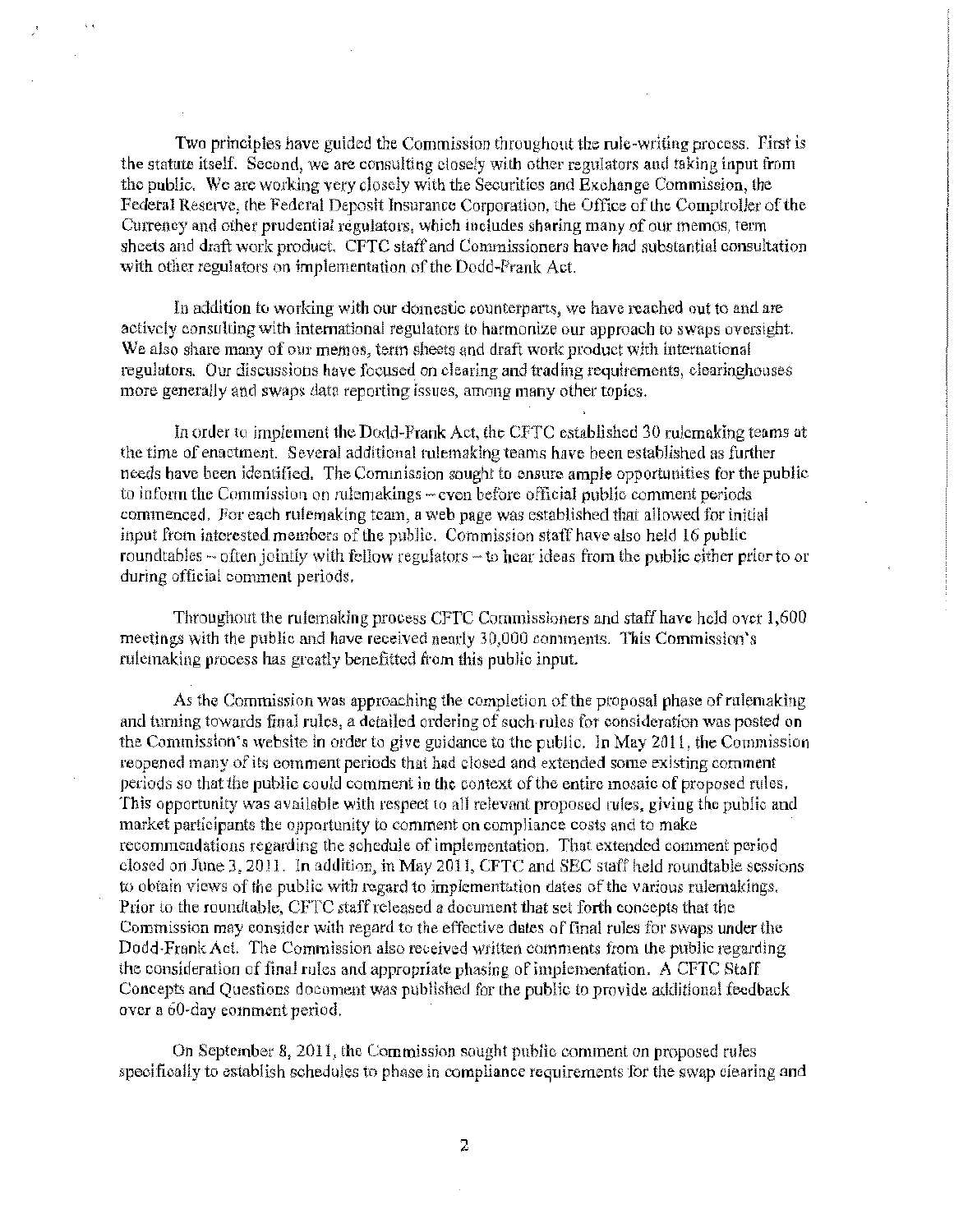trade execution requirement provisions of the Dodd-Frank Act. At that meeting, the Commission also approved a proposed rule to phase in compliance with previously proposed requirements, including the swap trading relationship documentation requirement and the margin reguirements for uncleared swaps. The proposal is designed to provide grenter clarity to swap dealers and major swap participants regarding the timeframe for bringing their swap transactions into compliance with new documentation and margining rules.

'.

Since Section  $15(a)$  was added to the Commodity Exchange Act in 2000, the CFTC has been required to consider the costs and benefits related to any rulemaking in light of; protection of market participants and the public; the efficiency, competitiveness and financial integrity of the markets; price discovery; sound risk management practices; and the public interest.

The CFTC's application of these statutory requirements is informed by its experience overseeing financial markets and examining the operations of exchanges, clearinghouses and .financial intermediaries. These considerations of costs and benefits are presented not only in the cost-benefit section of each Dodd-Frank rulemaking release, but throughout other portions of the rule as well. Each proposed rule release specifically sought public comments with regard to the consideration of costs and benefits.

Through meetings with market participants and the public and through the receipt of public comments, the Commission obtained the views of informed parties to improve its understanding of costs and benefits of the CFTC's rulemakings. This has allowed us to mitigate compliance costs, to the extent consistent with the obligation of the CFTC to promote market integrity, reduce risk and increase transparency as directed by Congress in the Dodd-Frank Act.

On June 30, 2011, the CFTC published in the *Federal Register* its Plan for Retrospective Review of Agency Regulations. In undertaking the effort to conform existing rules to the changes required by the Dodd-Frank Act, the Commission had subjected many of its pre-existing rules to scrutiny. The Commission has reviewed and revised regulations interpreting and applying the Core Principles of Derivatives Clearing Organizations. The Commission has also reviewed, sought comment on, and issued new regulations clarifying its anti-manipulation authority while implementing new authorities provided under the Dodd-Frank Act. The Commission also modified substantially its position limits regime in the implementation of new Dodd~Frank Act requirements. The Commission has revised its regulations related to the investment of segregated customer funds, as well.

The Commission has also finalized rules updating the application of core principles for Designated Contract Markets, which is consistent with the core principles-based regime of the Commodity Exchange Act. In addition, the CFTC has proposed conforming rules that  $-$  when finalized and with the benefit of public comment $-w$ ill help ensure that the Commission's preexisting rules are broadly consistent with the rules implementing the Dodd-Frank Act.

Once the Commission has largely completed the Dodd-Frank rules, the CFTC intends to begin the process of the periodic retrospective review of the remainder of *its* regulations.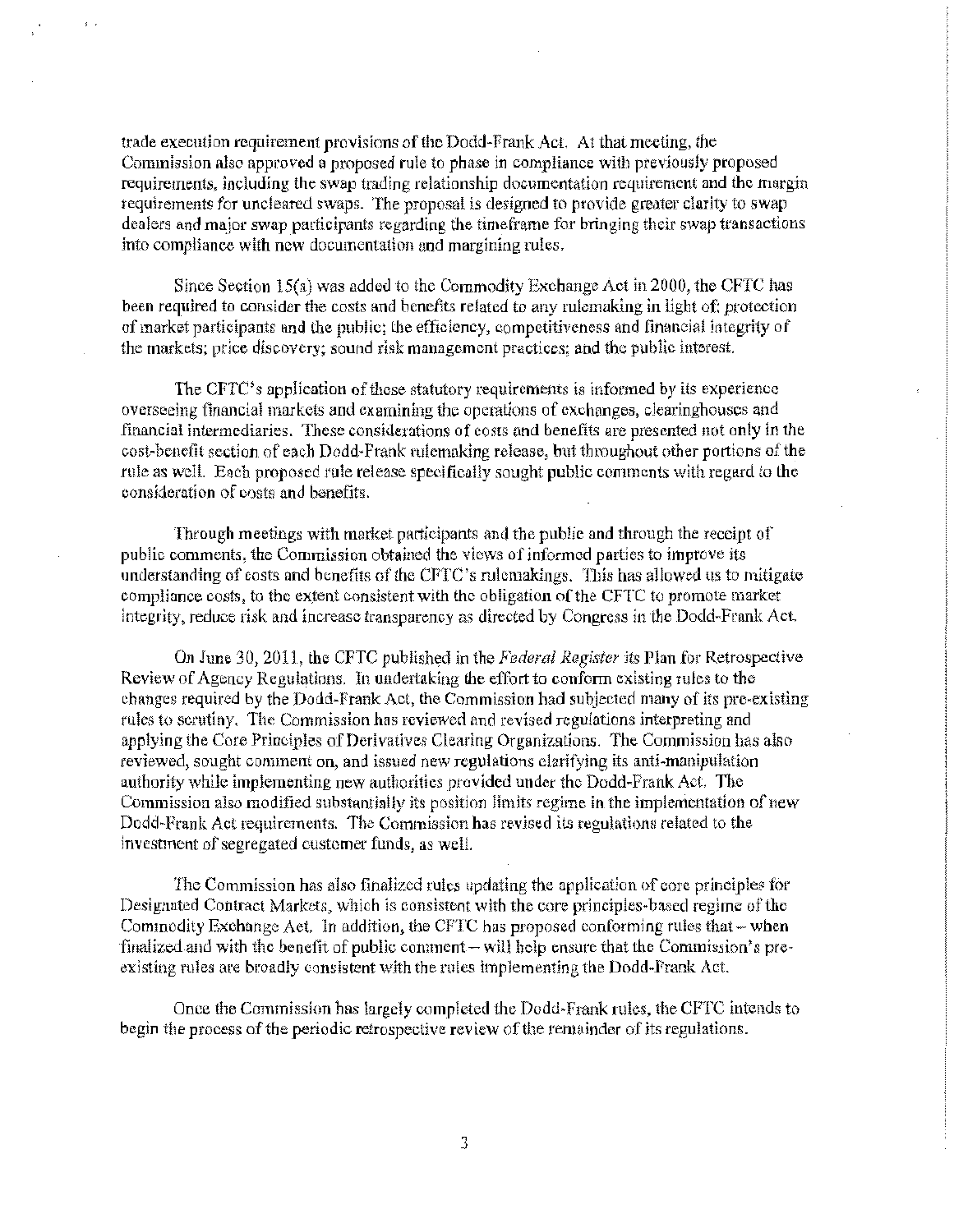Enclosed with this letter is a list summarizing the status of the Dodd-Frank Act rulemaldng process at the CFTC.

Thank you for the opportunity to address these matters and for your support of the work of the CFTC.

Sincerely, Gary Gensler Chairman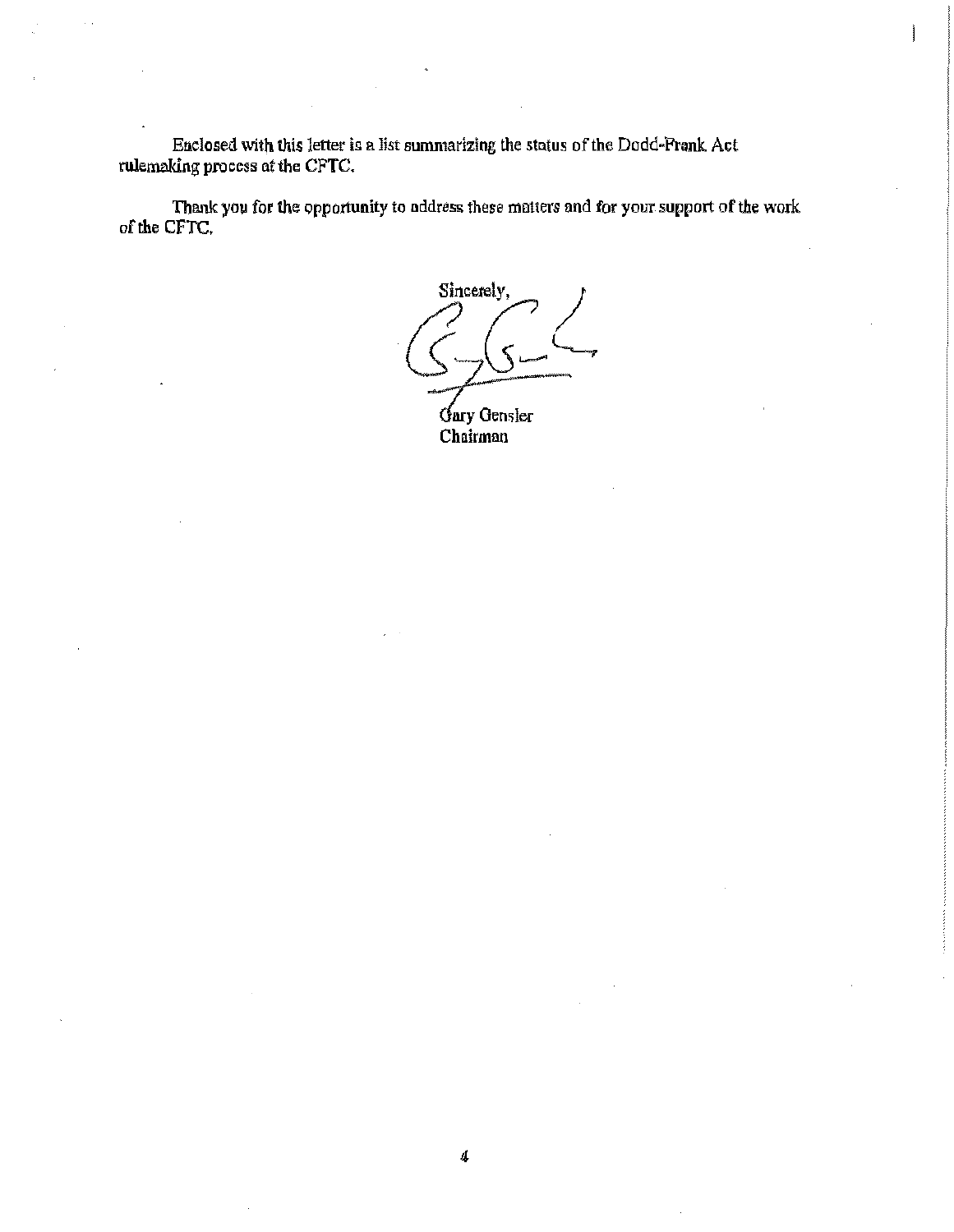### CFTC Dodd-Frank Update

#### Final Rules & Guidance

- **1111 Agricultural Commodity Definition**
- Agricultural Swaps
- Anti-Manipulation
- Business Affiliate Marketing and Disposal of Consumer Information
- Client Clearing Documentation, Straight Through Processing, Clearing Member Risk **Management**
- Commodity Options
- Commodity Pool Operators and Commodity Trading Advisors: Amendments to Compliance Obligations
- Derivatives Clearing Organization General Provisions and Core Principles
- Designated Contract Markets Core Principles
- External Business Conduct Standards
- Foreign Boards of Trade Registration
- Internal Business Conduct Standards (Risk Management, Recordkeeping, & CCOs)
- Investment Advisor Reporting on Form  $PF(It, with SEC)$
- Investment of Customer Funds (Regulation 1.25)
- Large Trader Reporting for Physical Commodity Swaps
- Position Limits for Futures and Swaps
- Privacy of Consumer Financial Information
- Process for Review of Swaps for Mandatory Clearing
- Process for Rule Certifications for Registered Entities (Part 40)
- Real-Time Reporting for Swaps
- Removal of References to or Reliance on Credit Ratings
- Reporting Certain Post~Enactment Swap Transactions (IFR)
- Reporting Pre-Enactment Swap Transactions (IFR)
- Retail Commodity Transactions Interpretive Guidance on "Actual Delivery"
- Retail Foreign Exchange Intermediaries Regulations  $\&$  Registration
- Retail Foreign Exchange Transactions Conforming Amendments
- Segregation for Cleared Swaps
- Swap Data Recordkeeping and Reporting Requirements
- Swap Data Repositories Core Principles, Duties & Registration .
- Swap Dealers and Major Swap Participants~ Registration
- Swap Dealers, Major Swap Participants, and Eligible Contract Participants Further Definitions (Jt. with SEC) ,
- Whistlehlowers

#### Proposed Rules & Guidance

- Block Rule
- Capital for Swap Dealers & Major Swap Participants

Enclosure -- l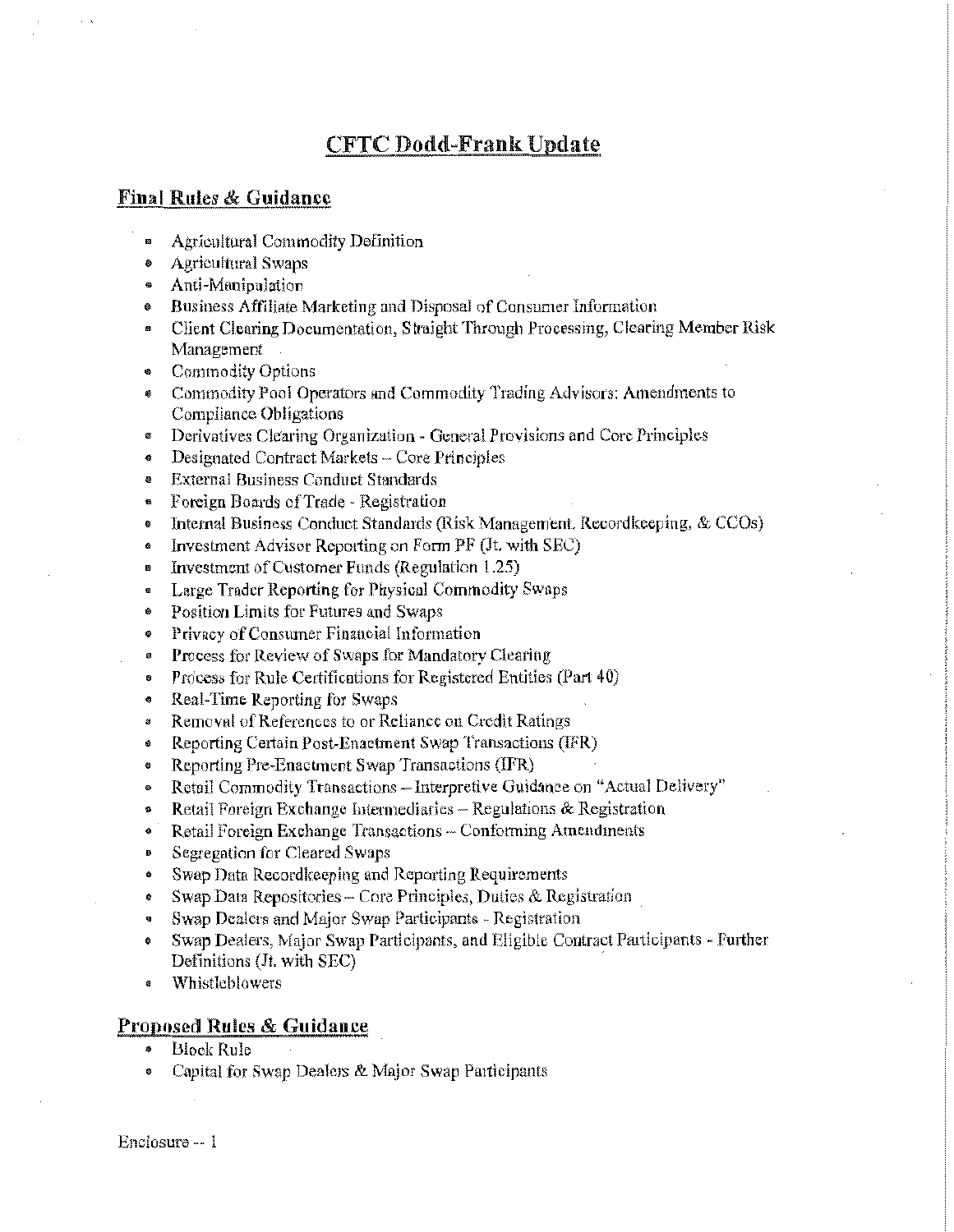- Conforming Rules
- DCMs Core Principle 9
- Disruptive Trade Practices
- End-User Exception
- Exemptive Order Effective Date for Swaps Regnlation
- Governance and Conflict of Interest (DCM, DCO, & SEF)
- Harmonization of CPO/CTA Reporting
- Identify Theft (Jt. with SEC)
- Implementation Phasing for Clearing & Trading Mandates
- Internal Business Conduct (Documentation, Confirmation, & Portfolio Reconciliation)
- Margin for Uncleared Swaps
- Process for "Made Available to Trade" Determinations
- Product Further Definitions (Jt. with SEC)
- Reporting of Histoxical Swaps
- Segregation for Uncleared Swaps
- Swap Data Repository Indemnification Interpretation
- Swap Execution Facilities  $-$  Core Principles & Registration
- Systemically Important Clearing Organizations Additional Provisions
- Volcker Rule

#### **:Vet to be Proposed Rules & Guidance**

- Cross-Border Application
- Jntet-Affiliate Clearing
- Qualified Financial Contract Recordkeeping (Jt. With Prudential Regulators and SEC)
- Stress Testing under Section 165

#### **Final Orders**

- Delegation to National Futures Association (NFA) Certain exemptions for Commodity Pool Operators
- Delegation to NFA Foreign Exchange Intermediary Registration function
- Delegation to NFA Swap Dealer  $\&$  MSP Registration function
- Exemptive orders -- Effective Date for Swaps Regulation
- · Treatment of Grandfather Relief Petitions Exempt Boards of Trade & Exempt Commercial Markets
- Treatment of Grandfather Relief Petitions  $-$  Transactions done in Reliance on  $2(h)$

#### **Studies & Reports**

- Fcasjbility of Requiring Use of Standardized Algorithmic. Descriptions for Financial Derivatives (Jt. with SEC)
- **•** International Swap Regulation (Jt. with SEC)
- Risk Management Supervision of Designated Clearing Entities (Jt. With Board of Governors of the Federal Reserve System and the SEC)
- Study on Oversight of Carbon Markets (Jt. with various other Agencies)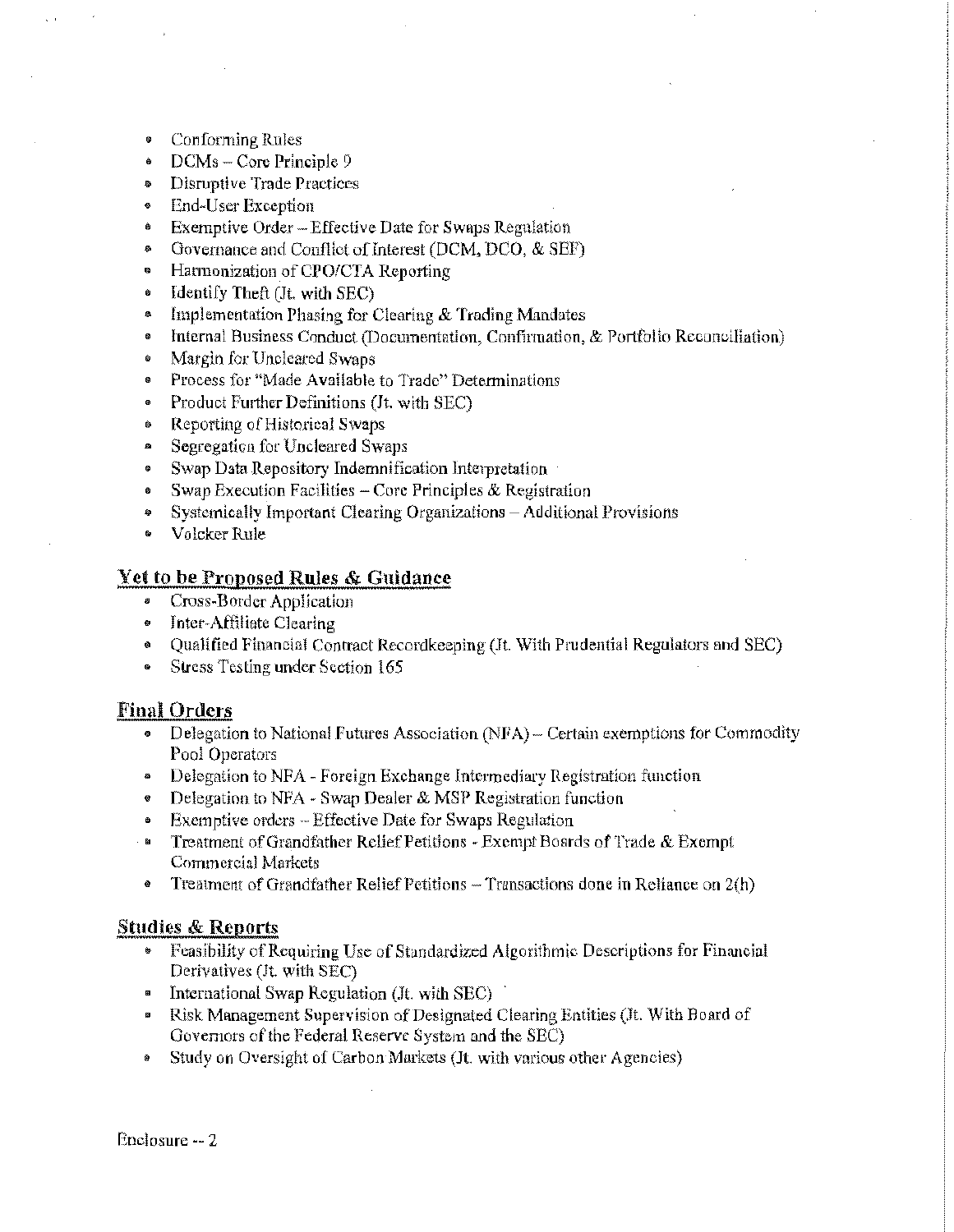

#### U.S. COMMODITY FUTURES TRADING COMMISSION

Three Lafayette Centre 1155 21st Street, NW, Washington, DC 20581 Telephone: (202) 418-5000 Facsimfle; (202) 418-5521 www.cftc.gov

Office of the General Counsel

June 1 l, 2012

思 fa<br>Bà  $\overline{3}$  $\frac{1}{\sqrt{2}}$  $\frac{1}{10}$  $\langle \rangle$ r.<br>2 ('J ·····( ·····;·, ر<br>ت ~-:::: *zi!:* 

anang<br>Lihat

LEG 6

 $\mathbb{X}$ 

easada

€Σ

Honorable Spencer Bachus **Chairman** Committee on Financial Services U.S. House of Representatives Washington, DC 20515

Dear Ghairman Bachus:

This letter is a final response to your December 13, 2011 request for documents concerning MF Global, as described in the November 28, 2011 letter from the Subcommittee on Oversight and Investigations of the House Committee on Financial Services and subsequent verbal request for documents related to Mr. John Corzine, In this response we are producing  $(a)$ additionally responsive documents identified in connection with an internal audit that we conducted of all search and review efforts to date pursuant to the Committee's December 13, 2011 request; and (b) documents previously under evaluation because of their relation to the Commission's investigation of MF Global. The documents are contained on the enclosed CD [CONGR-SOl-35111-44384].

Consistent with prior productions, the CD contains a folder with all of the responsive documents (pdf files), as well as a Master Excel Spreadsheet, sortable by date and custodian, with hyper-links to the corresponding documents produced to date. In addition to being sortable, you can also filter the documents by, for example, timeframe and multiple custodians. I have enclosed instructions for both unzipping the files and also using the Excel spreadsheet.

As previously stated, a number of these documents contain information that ordinarily is exempt from public disclosure under the Freedom of Information Act ("FOIA"). The Commission has not made these documents or information publicly available, and we request that the Committee not publicly disclose such documents or portions thereof that contain information that is exempt from public disclosure under the FOIA as follows:

 $Exemption$  3. Some responsive records are exempt from disclosure under  $FOIA$ Exemption 3, *5* US.C. § 552(b)(3), pursuant to a statutory prohibition. Specifically, Section  $8(a)(1)$  of the Commodity Exchange Act prohibits the release of data or information which would disclose business transactions or market positions of any person and trade secrets or names of customers, and any data or information concerning or obtained in connection with any pending investigation of any person under the FOIA. 7 U.S.C. § i2(a)(l).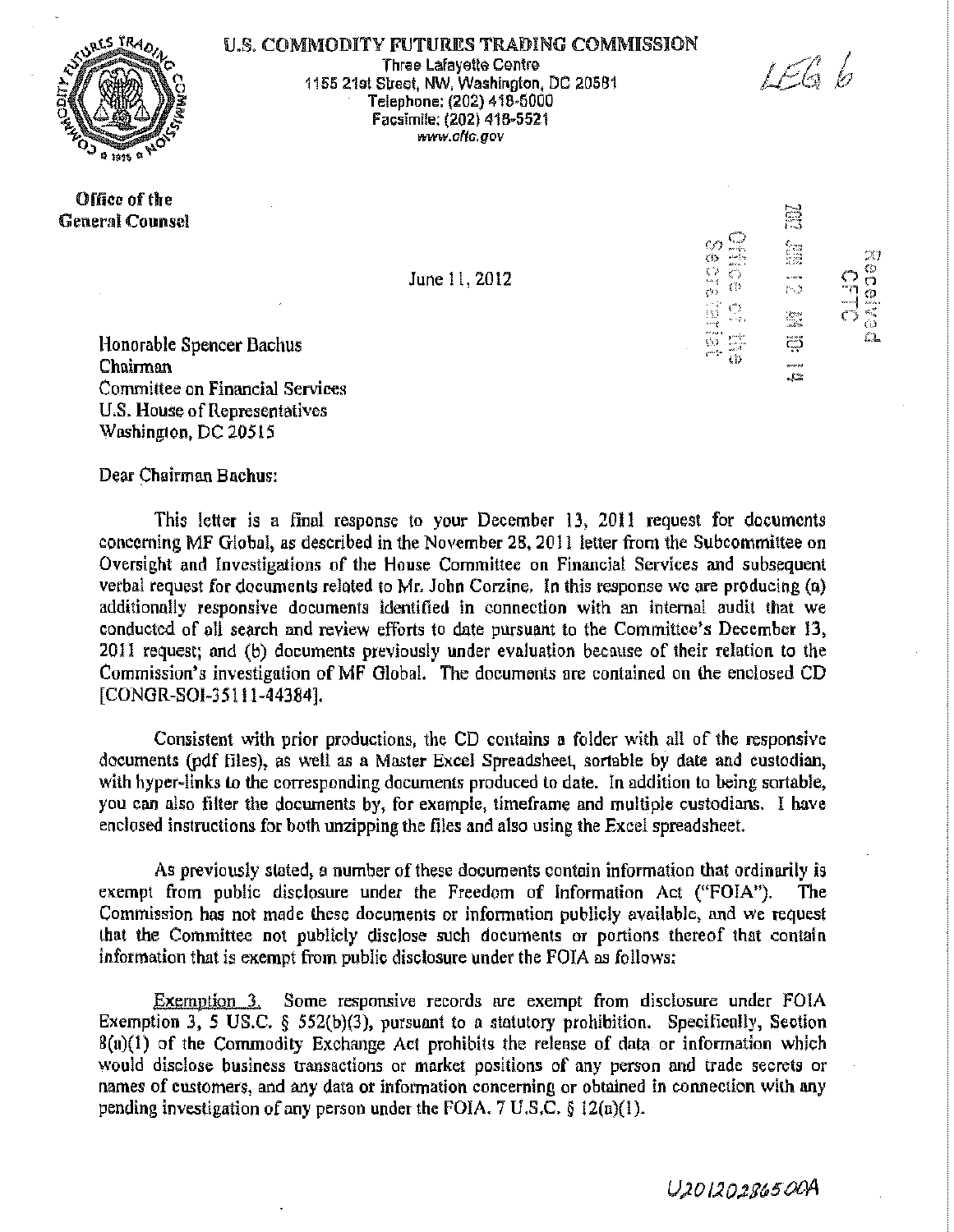Honorable Spencer Bachus June 11, 2012 Page 2

Exemption  $\dot{\mathcal{A}}$ . Portions of the requested material that are marked "confidential and proprietary business information" ordinarily are exempt from disclosure under FOIA Exemption *4,* which protects confidential commercial or financial information. *5* U.S.C. §552(b)(4). *See Crirical Mass Energy Project v. NRC, 915* F.2d 871, 879 (D.C. Cir. 1992).

Exemption 6, Portions of some records contain personal identifying information that is exempt from release under FOIA Exemption 6, 5 U.S.C. § 552(b)(6), because individuals<sup>3</sup> right to privacy outweighs the general public interest in seeing personal identifying information. *See*  Lakin Law Firm v. FTC,  $352$  F.3d 1122 ( $7<sup>th</sup>$  Cir. 2003). To protect the privacy interests of the individuals concerned, we have redacted personal information such as personal cell phone and home telephone numbers from a number of the documents provided.

Exemption 7. Some records are exempt from disclosure under FOlA Exemption 7(A). *5*  U.S.C. § SS2(b)(7)(A). because disclosure of that material could reasonably be expected to interfere with the conduct of the Commission's law enforcement activities. *See Robbins Tire & Rubber Co, v.* NLRB, 437 U.S. 214 (1978).

As previously discussed with Subcommittee staff, the Commission has withheld from production thirty-six documents deemed crucial to its investigation of MF Olobal. We have enclosed a privilege log detailing the nature of these documents.

This response concludes our production efforts and fully satisfies your December 13. 2011 request. If you have any questions please do not hesitate to contact me.

Sincerely.

Dan M, Berkovitz

General Counsel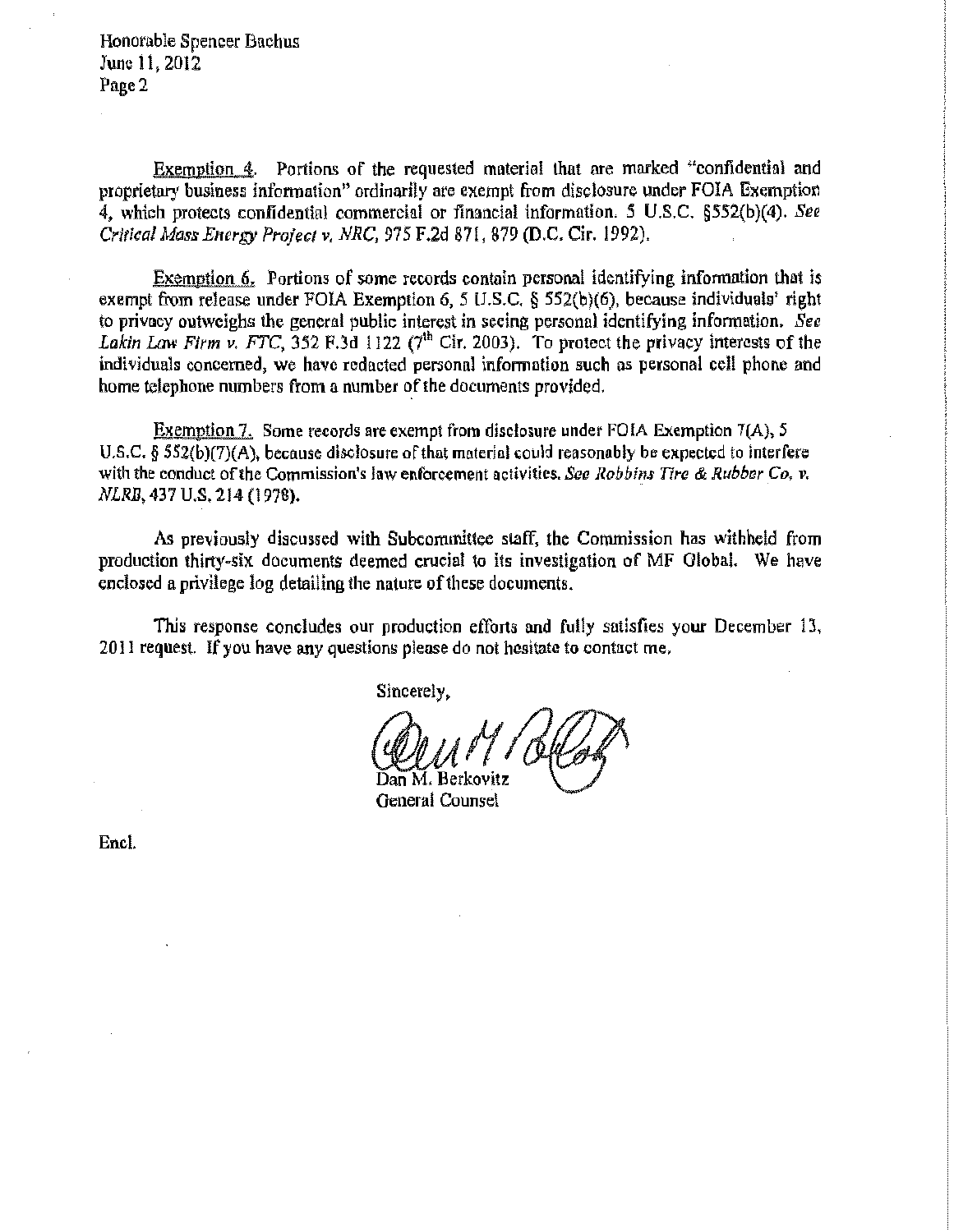

#### U.S. COMMODITY FUTURES TRADING COMMISSION

Three Lafayette Centre 1155 21st Street, NW, Washington, DC 20581 · Telephone: (202) 418..0000 Facsimile: (202) 418-5521 www.cftc.gov

June 11, 2012

#### Office of the General Counsel

읖 Défice es file<br>Déficiencie .<br>Araw Ł. ìę. ಥೆ  $\mathbb{C}^*$ 

 $\omega$ 

 $156b$ 

:;~J  $\ddot{\text{c}}$ C?o  $^{\prime\prime\prime\prime}$  (c)  $^{\prime\prime}$ ......... , -t.»>o•  $\circ$   $^{\circ}_{\circ}$ Ll.,

Honorable Tim Johnson Chairman Committee on Banking, Housing, and Urban Affairs U.S. Senate Washington, DC 20510-6075

Dear Chainnan Johnson:

This letter is a final response to your April 18, 2012 request for documents concerning MF Global, as described in the November 28, 2011 letter from the Subcommittee on Oversight and Investigations of the House Committee on Financial Services and subsequent verbal request for documents related to Mr. John Corzine. In this response we are producing (a) additionally responsive documents identified in connection with an internal audit that we conducted of all search and review efforts to date pursuant to the House Committee's December 13, 2011 request; and {b) documents previously under evaluation because of their relation to the Commission's investigation of MF Global. The documents are contained on the enclosed CD [CONGR-SOI-35111-44384].

Consistent with prior productions, the CD contains a folder with all of the responsive documents (pdf files). as well as a Master Excel Spreadsheet, sortable by date and custodian, with hyper-links to the corresponding documents produced to date. In addition to being sortable, you can also filter the documents by, for example, timeframe and multiple custodians. l have enclosed instructions for both unzipping the files and also using the Excel spreadsheet.

As previously stated, a number of these documents contain information that ordinarily is exempt from public disclosure under the Freedom of Information Act ("FOIA"). The Commission has not made these documents or infonnation publicly available, and we request that the Committee not publicly disclose such documents or portions thereof that contain information that is exempt from public disclosure under the  $FOIA$  as follows:

Exemption 3. Some responsive records are exempt from disclosure under FOIA Exemption 3, 5 US.C. § 552(b)(3), pursuant to a statutory prohibition. Specifically, Section 8(a)(l) of the Commodity Exchange Act prohibits the release of data or information which would disclose business transactions or market positions of any person and trade secrets or names of customers, and any data or infonnation concerning or obtained in connection with any pending investigation of any person under the FOIA. 7 U.S.C. § 12(a)(1).

U20120286600A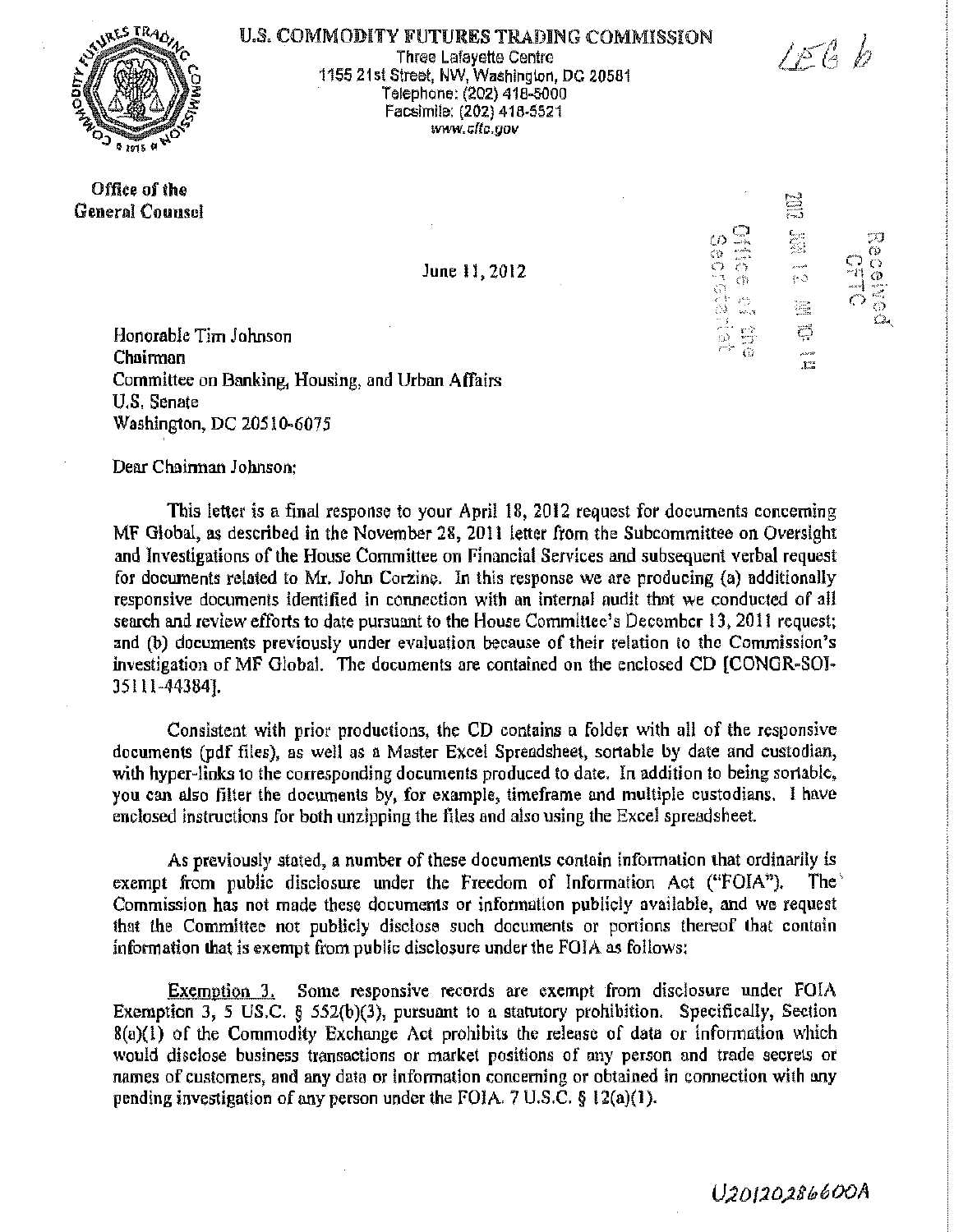Honorable Spencer Bachus June 11, 2012 Page 2

Exemption 4. Portions of the requested material that are marked "confidential and proprietary business information" ordinarily are exempt from disclosure under FOIA Exemption 4, which protects confidential commercial or financial information. 5 U.S.C. §552(b)(4). *See Critical Mass Energy Project v. NRC,* 975 F,2d 871: 879 (D.C. Cir. 1992).

 $Ex$ emption 6. Portions of some records contain personal identifying information that is exempt from release under FOIA Exemption 6, *5* U.S.C. § 552(b)(6), because individuals' right to privacy outweighs the general public interest in seeing personal identifying information. *See*  Lakin Law Firm v. FTC,  $352$  F.3d 1122 (7<sup>th</sup> Cir. 2003). To protect the privacy interests of the individuals concerned, we have redacted personal information such as personal cell phone and home telephone numbers from a number of the documents provided.

Exemption 7. Some records are exempt from disclosure under FOIA Exemption 7(A), *5*  U.S.C.  $\delta$  552(b)(7)(A), because disclosure of that material could reasonably be expected to interfere with the conduct of the Commission's law enforcement activities. *See Robbins Tire* & *Rubber Co. v. NLRB,* 437 U.S. 214 (1978).

As previously discussed with Committee staff, the Commission has withheld from production thirty-six documents deemed crucial to its investigation of MF Global. We have enclosed a privilege log detailing the nature of these documents.

This response concludes our production efforts and fully satisfies your April 18, 2012 request. If you have any questions please do not hesitate to contact me.

Sincerely,

5an M. Berkovitz General Counsel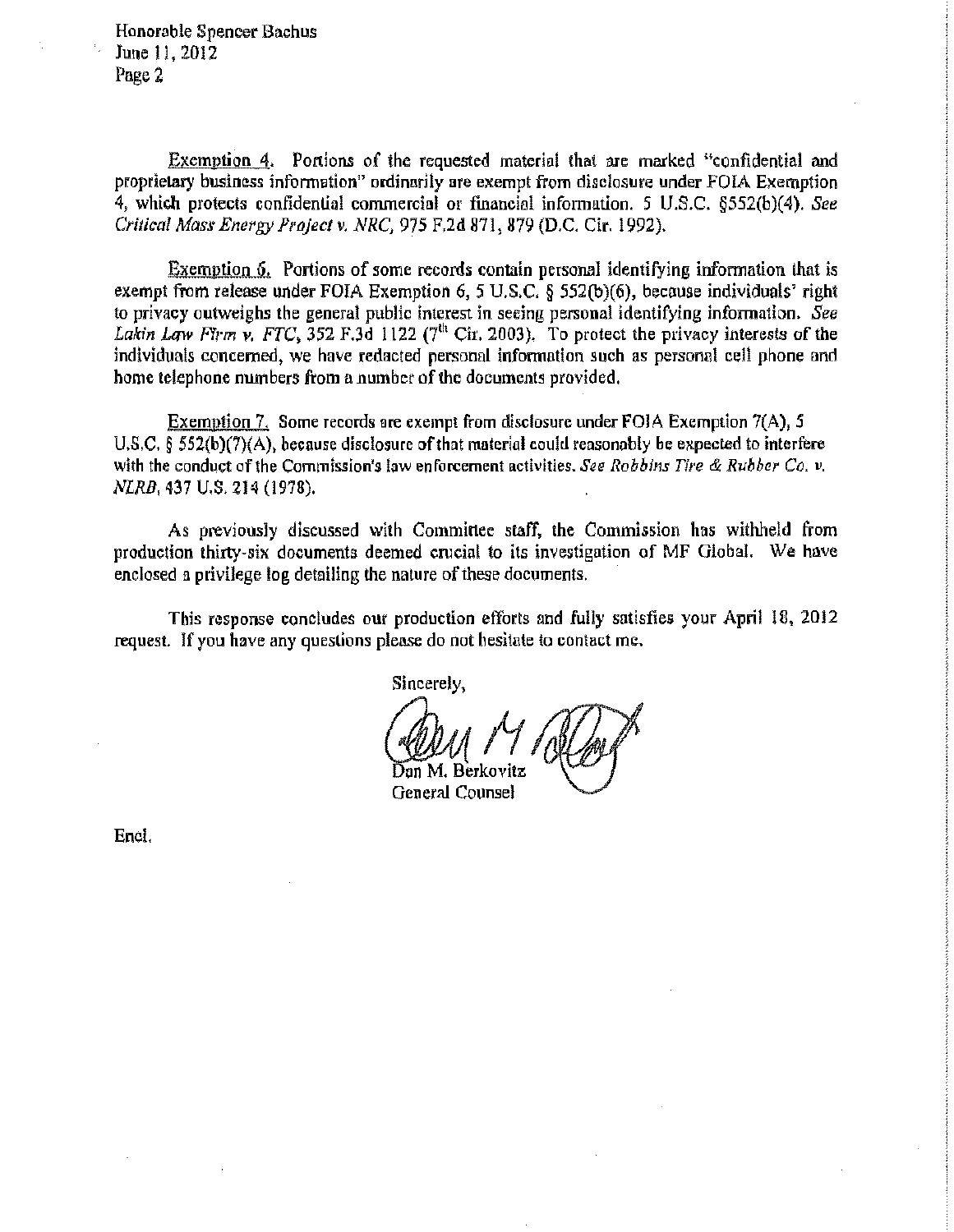$256b$ 

 $\Xi^-$ 

;.1:)  $\bar{\mathbb{Q}}$  $\ddot{\sigma}$  $\frac{1}{2}$  $\frac{1}{2}$ "··· U) *Cl...* 

 $\tilde{\mathcal{L}}$ 

 $\tilde{\mathbb{C}}$ 

 $\cdots$ 

rii

 $\begin{array}{ccc} \circ&\circ&\circ&\circ&\circ\\ \circ&\circ&\circ&\circ&\circ\\ \circ&\circ&\circ&\circ&\circ\end{array}$ 

# **TRAO**

U.S. COMMODITY FUTURES TRADING COMMISSION Three Lafayette Centre 1165 21st Street, NW, Washington, DC 20581 Telephone: (202) 418-5000 Facsim!le: (202) 418-5521 www.ofla.gov

Office of the General Counsel

July 18, 2012

Honorable Randy Neugebauer Chairman Subcommittee on Oversight and Investigations House Committee on Financial Services U.S. House of Representatives Washington, DC 20515

Dear Chairman Neugebauer:

This letter is in response to your supplemental request for documents concerning Chairman Gensler's recusal from work conducted by the Commodity Futures Trading Commission relating to MF Global, as described in the June 6, 2012 letter from the Subcommittee on Oversight and Investigations of the House Committee on Financial Services. In addition, your staff has asked for: (1) information regarding the creation of the document dated March 2012 that discusses the chairman's relationships and contacts that that led to the non·participation; (2) the final version of the "Order Designating Officers to Issue Subpoenas and to Take Testimony in a Private Investigation"; and  $(3)$  the final version of the seriatim electing Commissioner Sommers as Senior commissioner and the accompanying staff memorandum.

The draft documents dated in March 2012, were prepared initially using a standard Microsoft Word template, which automatically populates the date field on the date a document is opened. When these documents were processed in response to the Subcommittee's previous document request, the date of the document was automatically revised to reflect the date of processing. As a result, the previous production contains a subset of records that are dated in March 2012, although the documents were in fact created at an earlier date. The final signed version was previously produced as document CONGR-SOI2- 01323.

Additionally, with respect to a number of draft documents that were responsive to the previous request,. the processing software converted the native files to images and did not capture the red-line versions. After discovering this issue, we have reconfigured the software and are producing the original red-line versions of the documents, We have also configured the software so that the date on the document reflects the last date the document was modified. Finally, the software contained a bug that caused the time stamp on a small subset of documents (primarily email) to be off by one hour. This occurred following the change to day~light savings time. At this time, it is not feasible to identify and correct the time stamp on those records.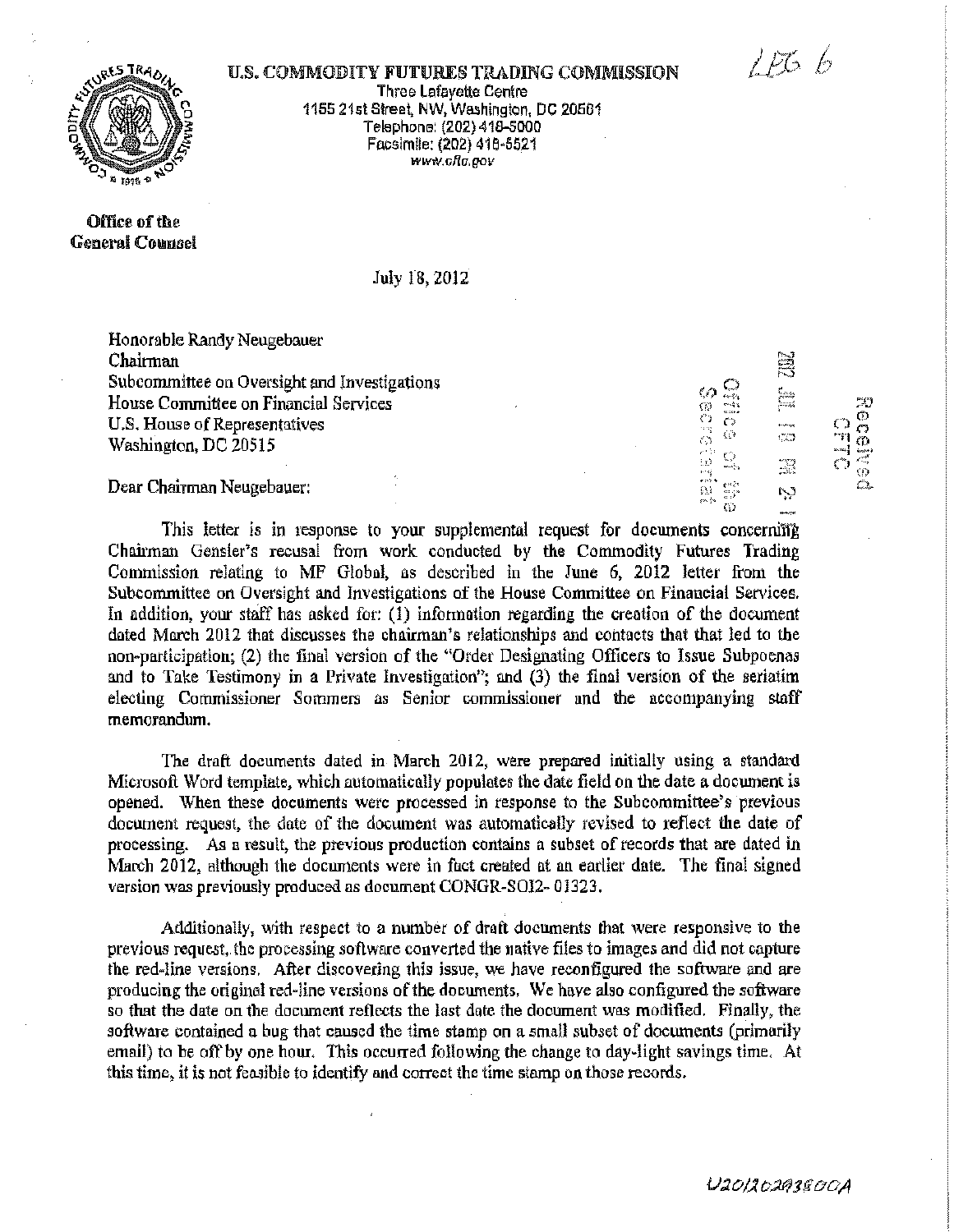Honorable Randy Neugebauer July 18, 2012 Page 2

The final versions of the documents in the specifications 2 and 3 (the Seriatim and accompanying memo and the Order) are contained on the enclosed  $CD$   $ICONGR-SOI2-01338-$ 01766].

Consistent with prior productions, the CD contains a folder with all of the responsive documents (pdf files), as well as a Master Excel Spreadsheet that provides a cross reference between the records produced today and the version originally produced. We have enclosed instructions for both unzipping the files and also using the Excel spreadsheet.

A number of these documents contain information that ordinarily is exempt from public disclosure under the Freedom of Information Act ("FOIA"). The Commission has not made these documents or information publicly available, and we request that the Committee not publicly disclose such documents or portions thereof that contain information that is exempt from public disclosure under the FOIA as follows:

Exemption 5. Some records are intra-agency documents that contain staff analyses, opinions, and recommendations. Those portions are pre-decisional deliberations and are an integral part of the agency's decision-making process. Accordingly, they are exempt from the FOIA's disclosure requirements under FOIA Exemption 5. 5 U.S.C. §552(b)(5). *See NLRB v. Sears, Roebuck & Co.*, 421 U.S. 132 (1975). Additionally, some of the records are exempt from disclosure because they are attorney-client privileged communications. *See Upjohn Co. v United* States, 499 U.S. 383 (1981).

This fully responds to your supplemental request for documents. If you have any questions please do not hesitate to contact me.

Sincerely.

Dan M. Berkovitz General Counsel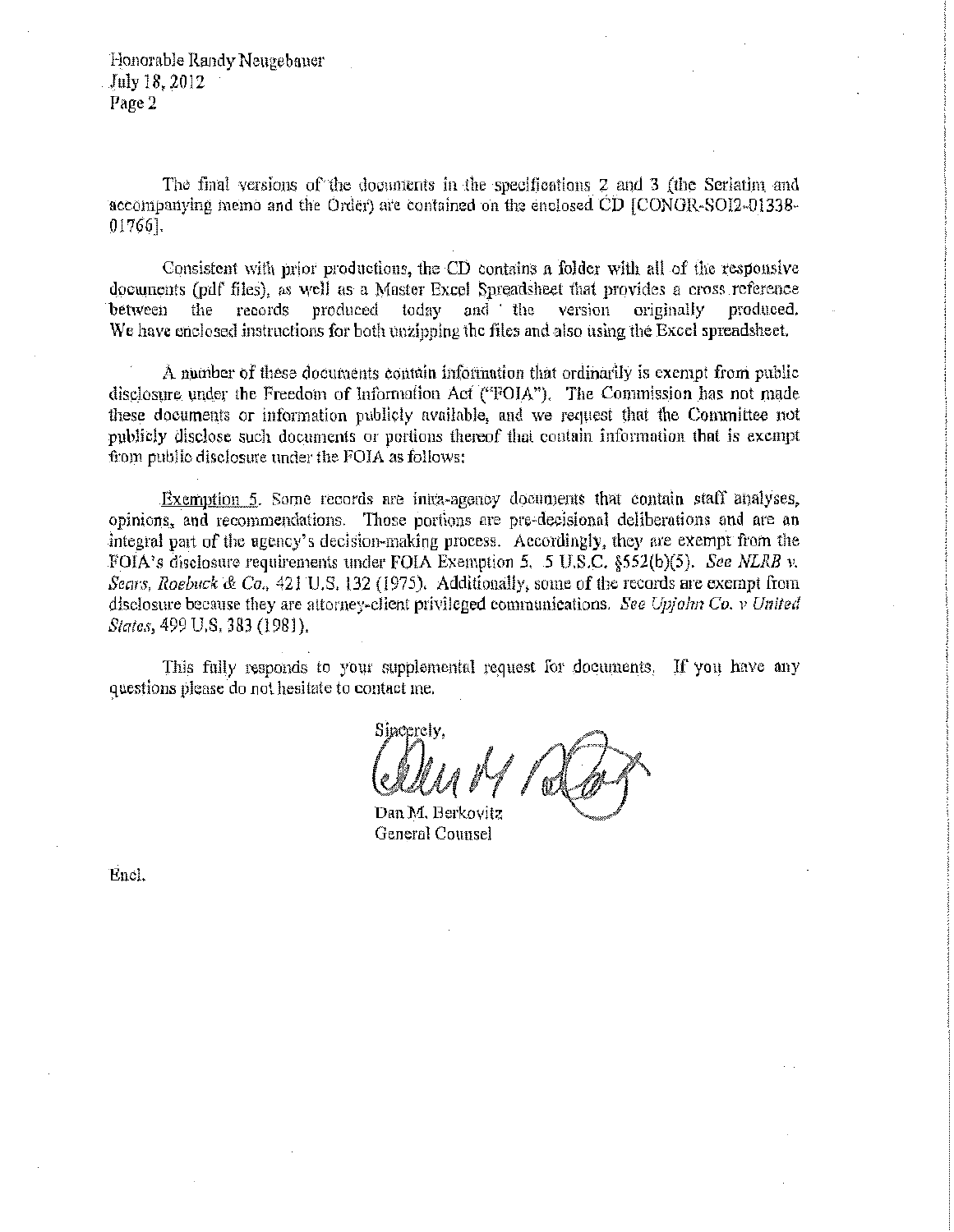

426 b

:::;r *::::.* 

the discussion

N.

tian<br>∷  $\langle \rangle$  $\zeta^{\rm in}$  $\tilde{\Omega}$ 

 $\omega$ 

.-.~ . ::.~1: \'"•: *..* .. .... \'Ii

Office of the General Counsel

Three Lafayette Centre i 165 21 st Street, NW. Washington, DC 20561 Telephone: (202) 418-6000 Facslmlle: (202) 418-5521 www.c!to.gov

June 18, 2012

Honorable Randy Neugebauer Chairman Subcommittee on Oversight and Investigations House Conunittee on Financial Services U.S. House of Representatives Washlngton, DC 20515

Dear Chairman Neugebauer:

This letter is in response to your request for documents concerning Chairman Gensler's recusal from work conducted by the Commodity Futures Trading Commission relating to MF Global, as described in the June 6, 2012 letter from the Subcommittee on Oversight and Investigations of the House Committee on Financial Services. In this response we are producing all responsive documents. The documents are contained on the enclosed CD [CONGR-SOI2-0000l~Ol337].

Consistent with prior productions, the CD contains a folder with all of the responsive documents (pdf files), as well as a Master Excel Spreadsheet, sortable by date and custodian, with hyper-links to the corresponding documents produced to date. In addition to being sortable, you can also filter the documents by, for example, timeframe and multiple custodians. I have enclosed instructions for both unzipping the files and also using the Excel spreadsheet.

A number of these documents contain information that ordinarily is exempt from public disclosure under the Freedom of Information Act ("FOIA"). The Commission has not made these documents or information publicly available: and we request that the Committee not publicly disclose such documents or portions thereof that contain information that is exempt from public disclosure under the FOIA as follows:

Exemption 6. Portions of some records contain personal identifying information that is exempt from release under FOIA Exemption 6, 5 U.S.C. § 552(b)(6), because individuals' right to privacy outweighs the general public interest in seeing personal identifying information. See *Lakin Law Firm v. FIC,* 352 F.3d 1122 ( $7<sup>th</sup>$  Cir. 2003). To protect the privacy interests of the individuals concerned, we have redacted personal information such as personal cell phone and home telephone numbers from a number of the documents provided.

Exemption 5. Some records are intra-agency documents that contain staff analyses, opinions, and recommendations. Those portions are pre-decisional deliberations and are all integral part of the. agency's decision~making process. Accordingly, they are exempt from the

#### U20120 *101400A*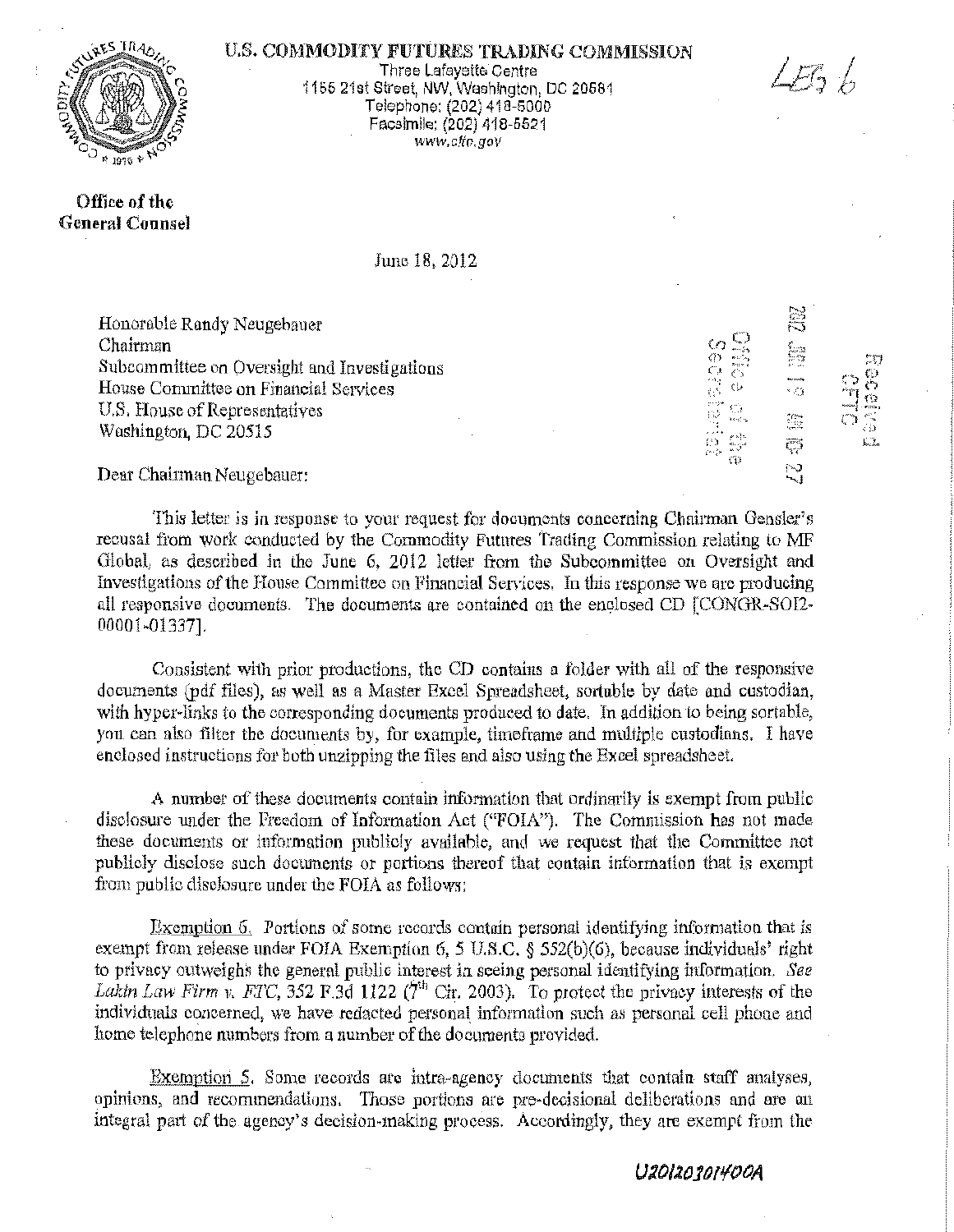Honorable Randy Neugebauer<sup>®</sup> June 18) 2012 Page2

FOIA's disclosure requirements under FOIA Exemption *5.* 5 U.S.C. §552(b)(5)., *See NLRB v. Sears, Roebuck* & *Co.* <sup>1</sup>421 U.S. 132 (1975). Additionally, some of the records are exempt from disclosure because they are attomey~client privileged communications. *See Upjohn Co, v United States,* 499 U.S. 383 (1981),

This production includes numerous draft documents. These documents were prepared using a standard Microsoft Word template, which automatically populates the date field on the date a document is opened. As a result, the production contains a subset of records that are dated in March 2012, that were created at an earlier date. The final version of the document is signed and saved in .pdf format. This response concludes our production efforts and fully satisfies your June 6, 2012 request. If you have any questions please do not hesitate to contact me.

Sincerely,

Dan M. Berkovitz General Counsel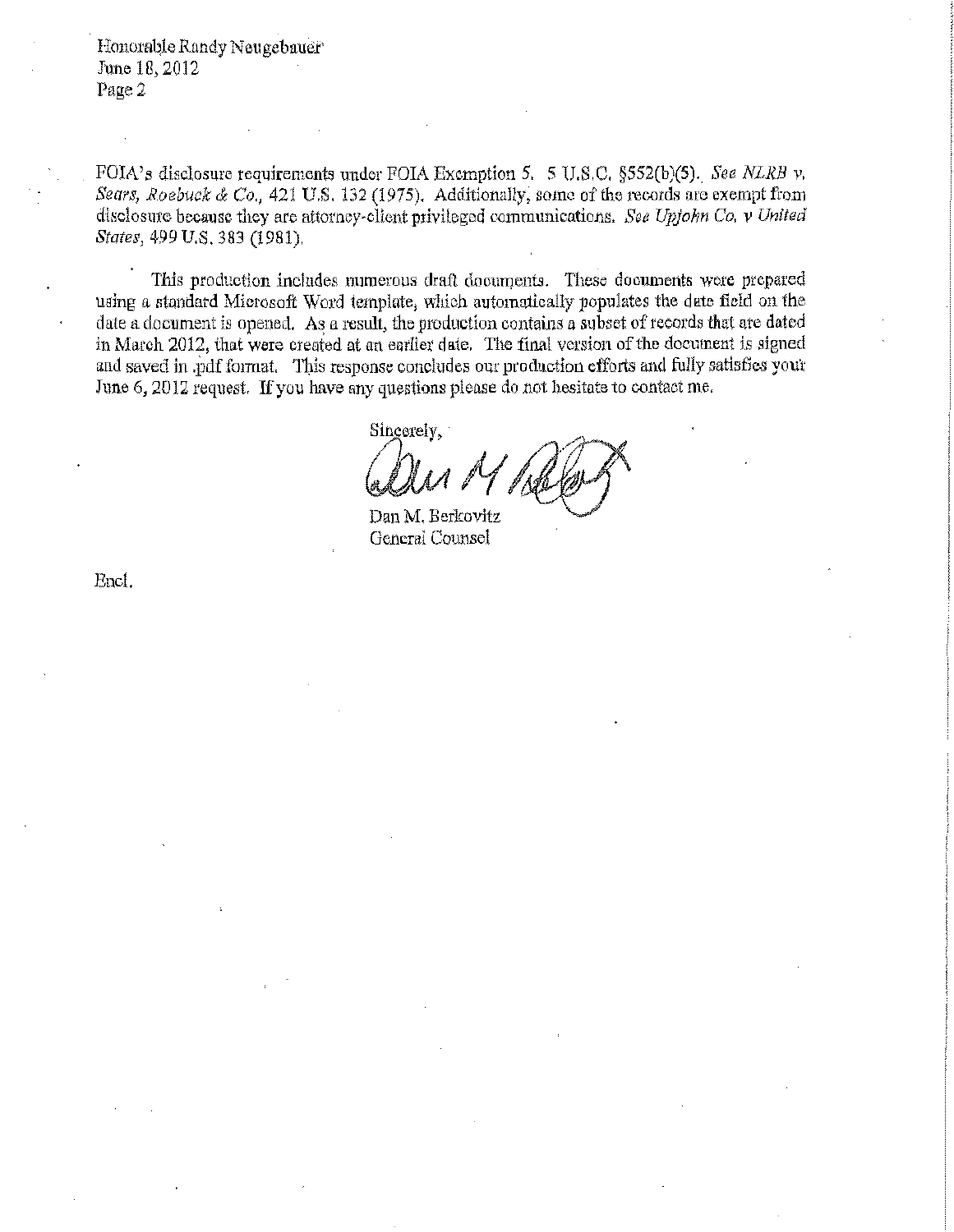$LEAb$ 



#### U.S. Commodity Futures Trading Commission

Three Lafayette Centre, 1155 21st Street, NW, Washington, DC 20581

www.cftc.gov

Gary Gensler Chainman

 $\mathbf{R}$ 

 $\epsilon_{\rm{min}}$ 

(202)4 18 -5050 (202) 418-5533 Facsimile

January 18, 2013

The Honorable Richard Durbin Chairman Subcommittee on Financial Services and General Government Committee on Appropriations U.S. Senate Washington, D. C.

The Honorable Jerry Moran Ranking Member Subcommittee on Financial Services and General Government Committee on Appropriations U.S. Senate Washington, D, C.

The Honorable Robert Aderholt Chairman Subcommittee on Agriculture, Rural Development, Food and Drug Administration) and Related Agencies Committee on Appropriations U.S. House of Representatives Washington, D. C.

The Honorable Sam Farr Ranking Member Subcommittee on Agriculture, Rural Development, Food and Drug Administration, and Related Agencies Committee on Appropriations U.S. House of Representatives Washington, D. C.

Dear Chairman Durbin, Senator Moran, Chairman Aderholt and Representative Farr:

I am writing to notify you of a reprogramming and transfer of funds appropriated to the Commodity Futures Trading Commission (CFTC) under the Continuing Resolution (CR) (P.L. 112-175) for FY 2013.

For FY 2012, Congress appropriated \$205.3 million for the agency, including \$55.0 million for technology investments. In order to continue the implementation of the Dodd-Frank Wall Street Reform and Consumet Ptotection Act (Dodd Frank Act), in FY 2012 the agency transferred \$10.0 million from the Information Technology account to the Salaries and Expenses account using the transfer authority provided in section 744 of the Consolidated Appropriations Act of 2012 (P.L. 112-74). I appreciate the appropriations transfer authority that was granted to the CFTC last fiscal year and am using that authority again this fiscal year.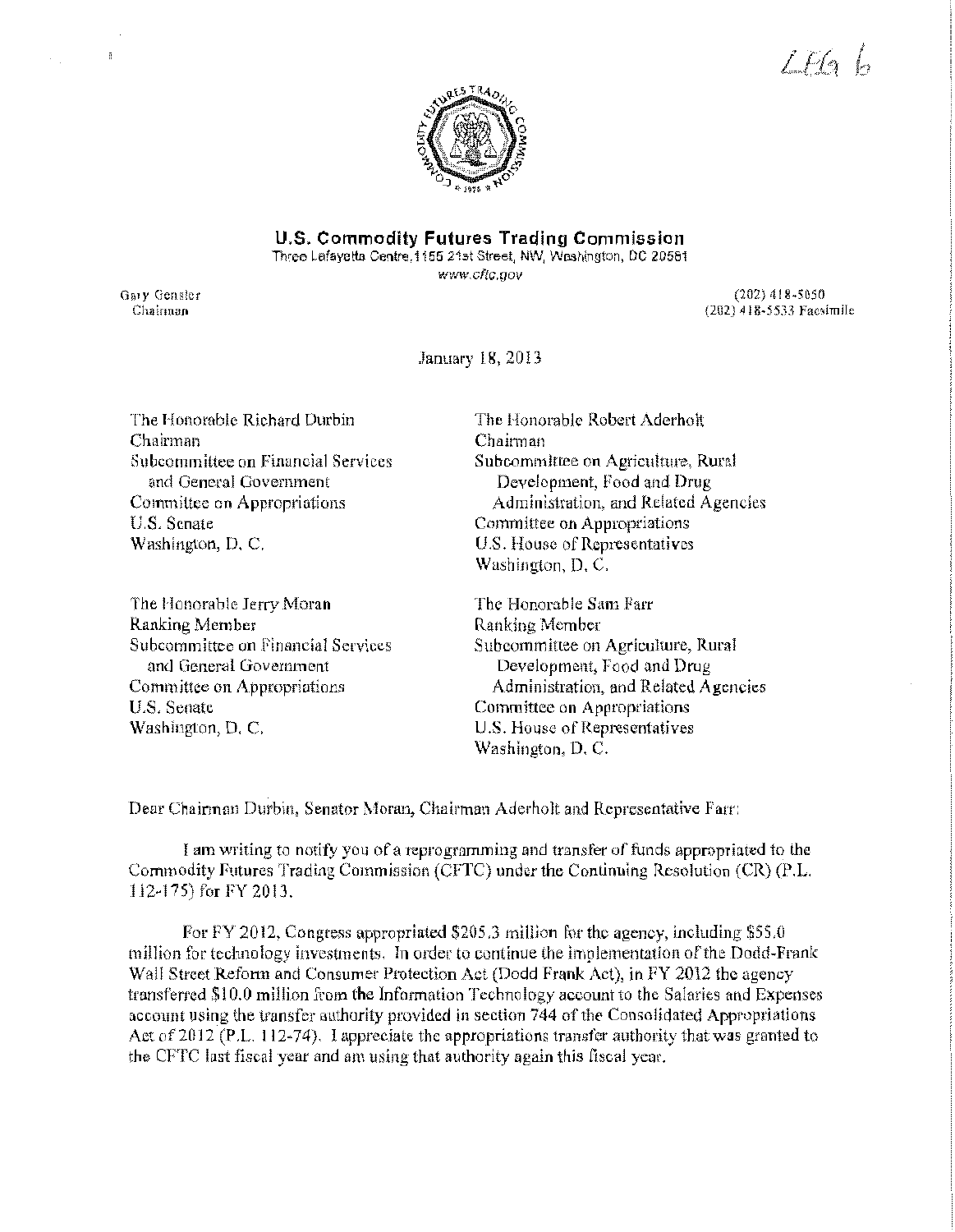The CFTC now has a significantly expanded mission and scope. The CFTC's hardworking staff of 703 (on-board staff at the beginning of fiscal year 2013) is just 10 percent more than what we had in the 1990s though the futures market, which the agency has traditionally overseen, has grown fivefold. In addition, the CFTC now directly oversees the vast swaps market. Although the CFTC is taking all necessary action to reduce or defer nonpersonnel-related administrative expenses, the transfer of funds from Information Technology to Salaries and Expenses is required to avoid the furlough of employees.

Consistent with the provisions of section 744 of the Consolidated Appropriations Act of 2012 (P.L. 112-74) and section 730 of the Consolidated and Further Continuing Appropriations Act of 2012 (P.L. 112-55), I am notifying you of our intention to reprogram and transfer \$4.877 million from the Infonnation Technology account to the Salaries and Expenses account to sustain current on~board staff and related expenses, This represents a proportionate six-month share of the \$10 million authorized for transfer under section 744 of the Consolidated Appropriations Act of2012 (P.L. 112-74). The transferred funds will be used to ensure that the CFTC has adequate resources for personnel and other non-discretionary expenses in balance with sustaining our ongoing technology investments.

you. If you have any questions regarding this matter, I would be pleased to discuss them with

Sincerely. Gary Gensler Chairman

2